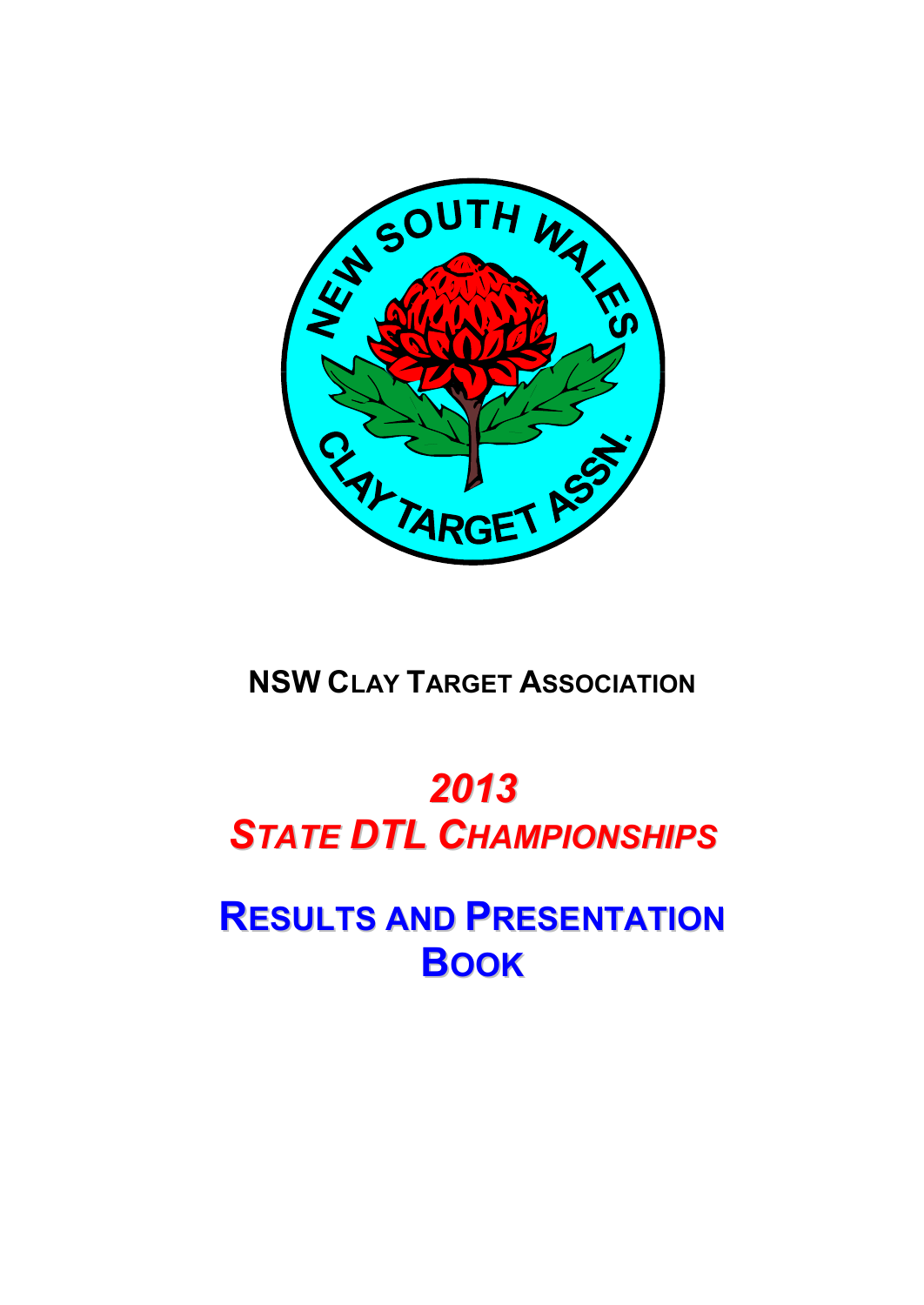### *NSWCTA DOUBLE RISE CHAMPIONSHIP*

### **PRESENTED BY:**

### **SPONSORED BY:**

| <b>OVERALL:</b> |              | <b>Silver NSW Badge</b><br><b>NSWCTA Red Sash</b><br><b>Cash Prize</b>                                                                                |
|-----------------|--------------|-------------------------------------------------------------------------------------------------------------------------------------------------------|
| <b>GRADED:</b>  |              | $AA$ 1 <sup>st</sup> – NSWCTA Medal<br><b>Cash Prize</b><br>2 <sup>nd</sup> – NSWCTA Medal<br>Cash Prize<br>$3rd$ – NSWCTA Medal<br><b>Cash Prize</b> |
|                 |              | $A = 1st - NSWCTA Medal$<br><b>Cash Prize</b><br>$2nd$ – NSWCTA Medal<br><b>Cash Prize</b><br>3 <sup>rd</sup> – NSWCTA Medal<br><b>Cash Prize</b>     |
|                 |              | $B = 1st - NSWCTA Medal$<br><b>Cash Prize</b><br>$2nd$ – NSWCTA Medal<br>Cash Prize<br>$3rd$ – NSWCTA Medal<br><b>Cash Prize</b>                      |
|                 | $\mathbf{C}$ | 1 <sup>st</sup> – NSWCTA Medal<br><b>Cash Prize</b><br>2 <sup>nd</sup> – NSWCTA Medal<br><b>Cash Prize</b><br>3rd - NSWCTA Medal<br>Cash prize        |
| <b>LADIES:</b>  |              | <b>NSWCTA Red Sash &amp; Donated Trophy</b>                                                                                                           |
| <u>JUNIOR:</u>  |              | <b>NSWCTA Red Sash &amp; Donated Trophy</b>                                                                                                           |
| <u>VETERAN:</u> |              | <b>NSWCTA Red Sash &amp; Donated Trophy</b>                                                                                                           |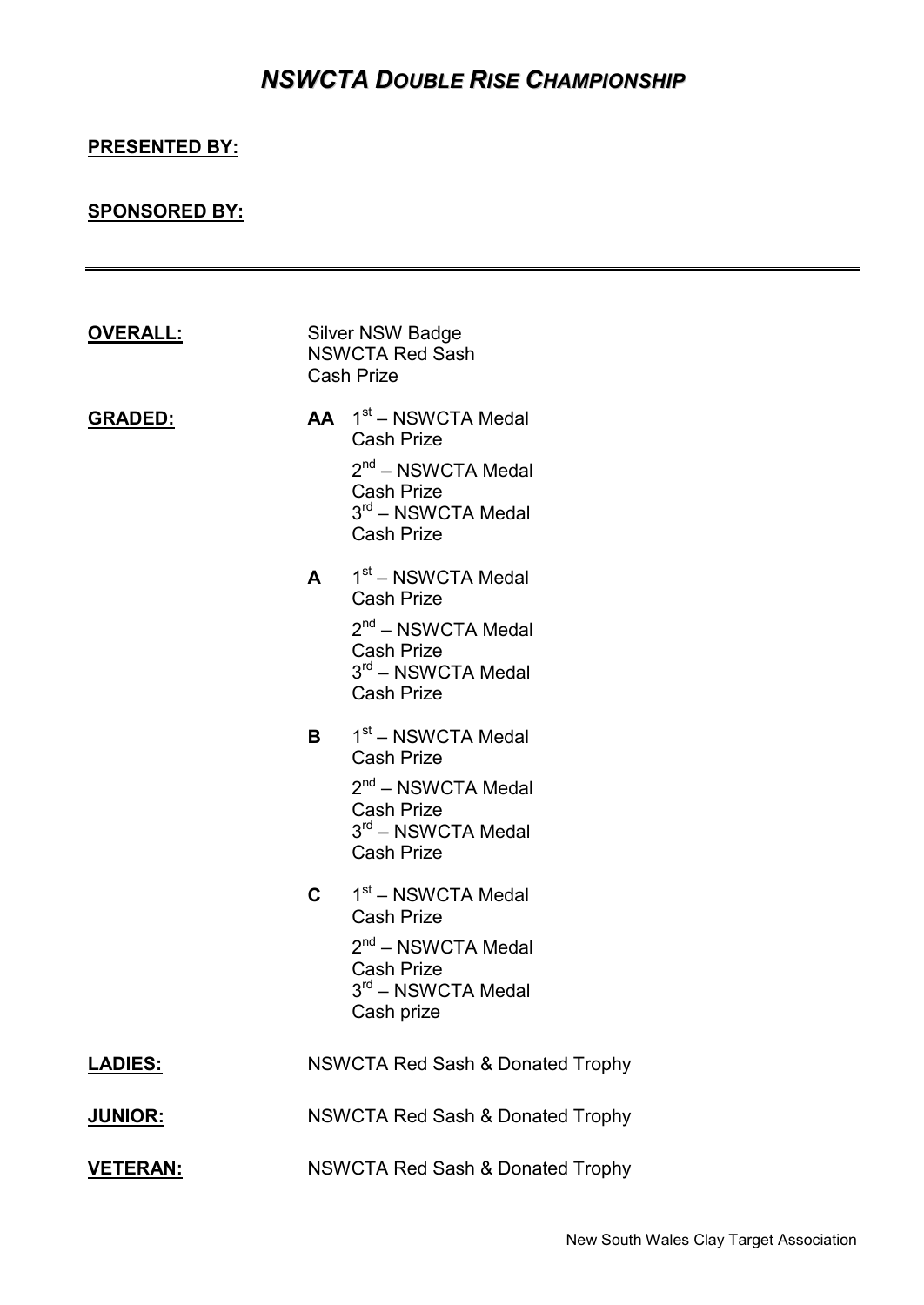### *NSWCTA DOUBLE RISE CHAMPIONSHIP - 50T*

|                     | <b>NAME</b>             | <b>SCORE</b> | <b>TGTS</b> | <b>CLUB</b>         | <b>STATE</b> |
|---------------------|-------------------------|--------------|-------------|---------------------|--------------|
| $3^{RD}C$           | <b>Mark McDonald</b>    | 43           | 60          | YARRAWONGA          | <b>VIC</b>   |
| $2^{ND}C$           | <b>Hamish Wood</b>      | 44           | 60          | <b>BATHURST</b>     | <b>NSW</b>   |
| $1ST$ C             | Dianna Ireland          | 39           | 50          | <b>MOREE</b>        | <b>NSW</b>   |
| $3^{RD}B$           | <b>Russel Sainsbury</b> | 60           | 70          | <b>BOGG/GUNN</b>    | <b>NSW</b>   |
| $2^{ND}B$           | <b>Phillip Wales</b>    | 49           | 60          | <b>YASS</b>         | <b>NSW</b>   |
| 1 <sup>ST</sup> B   | <b>Jake Preece</b>      | 51           | 60          | <b>NSW GC</b>       | <b>NSW</b>   |
| $3^{RD}A$           | John King               | 46           | 50          | <b>EUROA</b>        | <b>VIC</b>   |
| $2^{ND}$ A          | <b>Nicholas Tanner</b>  | 54           | 60          | <b>TAMWORTH</b>     | <b>NSW</b>   |
| 1 <sup>ST</sup> A   | Jaymie Zechner          | 56           | 60          | <b>WERRIBEE</b>     | <b>VIC</b>   |
| 3 <sup>RD</sup> AA  | <b>Glen Castellaro</b>  | 56           | 60          | <b>COBAR</b>        | <b>NSW</b>   |
| $2^{ND}$ AA         | <b>Ross Walsh</b>       | 76           | 80          | <b>COBAR</b>        | <b>NSW</b>   |
| 1 <sup>ST</sup> AA  | <b>Clive Foster</b>     | 78           | 80          | <b>WEST WYALONG</b> | <b>NSW</b>   |
| 1 <sup>ST</sup> L   | <b>Kate Schiller</b>    | 53           | 60          | <b>GRENFELL</b>     | <b>NSW</b>   |
| $1^{ST}$ J          | Nicholas Tanner         | 70           | 80          | <b>TAMWORTH</b>     | <b>NSW</b>   |
| 1 <sup>ST</sup> V   | John King               | 46           | 50          | <b>EUROA</b>        | <b>VIC</b>   |
| 1 <sup>ST</sup> O/A | <b>Sox Pilipasidis</b>  | 49           | 50          | <b>NOORAT</b>       | <b>VIC</b>   |

| <b>LADIES</b> | <b>JUNIOR</b> | <b>SUB</b><br><b>JUNIOR</b> | <b>VETERAN</b> |                          |  | <b>POSSIBLES</b> |
|---------------|---------------|-----------------------------|----------------|--------------------------|--|------------------|
| 32            | 54            |                             | 30             |                          |  |                  |
| AA            | A             | В                           | C              | <b>TOTAL COMPETITORS</b> |  |                  |
| 149           | 63            | 39                          | 18             |                          |  | 269              |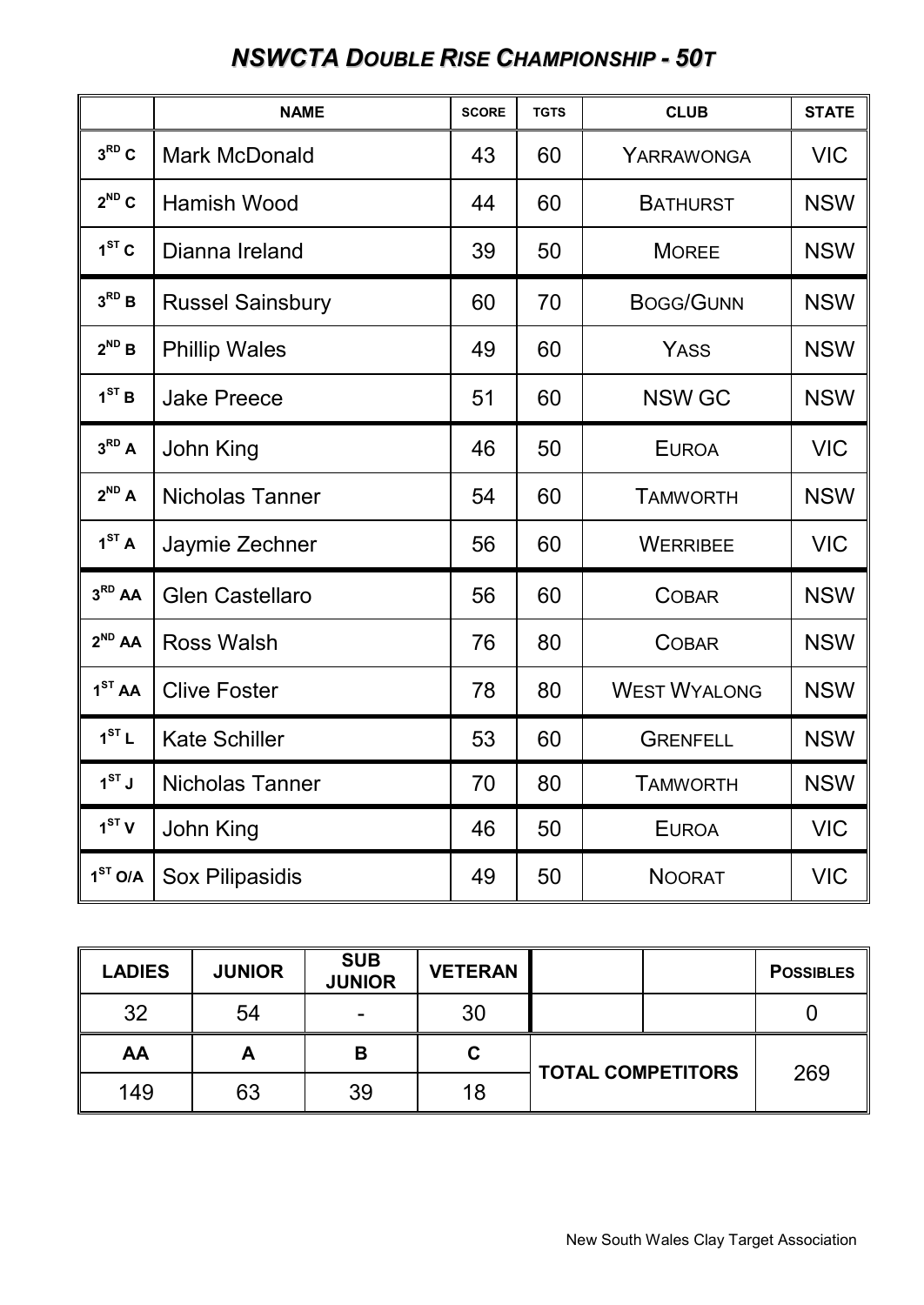# **OPEN**

| <b>STATE</b>                   | <b>TEAM MEMBERS</b>     | <b>TEAM CAPTAIN</b> |
|--------------------------------|-------------------------|---------------------|
|                                | John Reid               |                     |
|                                | <b>Cesar Diaz</b>       |                     |
| <b>NORTHERN</b><br><b>ZONE</b> | <b>Mark Drain</b>       |                     |
|                                | Peter Brenton           |                     |
|                                | <b>Brad Henshall</b>    |                     |
|                                | <b>Clive Foster</b>     |                     |
|                                | <b>Matthew Schiller</b> |                     |
| <b>CENTRAL</b><br><b>ZONE</b>  | John Lawrence           |                     |
|                                | John Finn               |                     |
|                                | <b>Matthew Patmore</b>  |                     |
|                                | Clyde Mitchell          |                     |
|                                | <b>Glenn Harvey</b>     |                     |
| <b>WESTERN</b><br><b>ZONE</b>  | John Mulligan           |                     |
|                                | Scott Moody             |                     |
|                                | <b>Nathan Power</b>     |                     |
|                                | Robert Anderson         |                     |
|                                | David Caccioploli       |                     |
| <b>RIVERINA</b><br><b>ZONE</b> | Don Power               |                     |
|                                | Peter Kenyon            |                     |
|                                | Robert Yeo              |                     |
|                                | Luke Cassar             |                     |
| <b>SOUTHERN</b><br><b>ZONE</b> | <b>Barry Skinner</b>    |                     |
|                                | Joe Camilleri           |                     |
|                                | <b>Alistair Scott</b>   |                     |
|                                | Dan Power               |                     |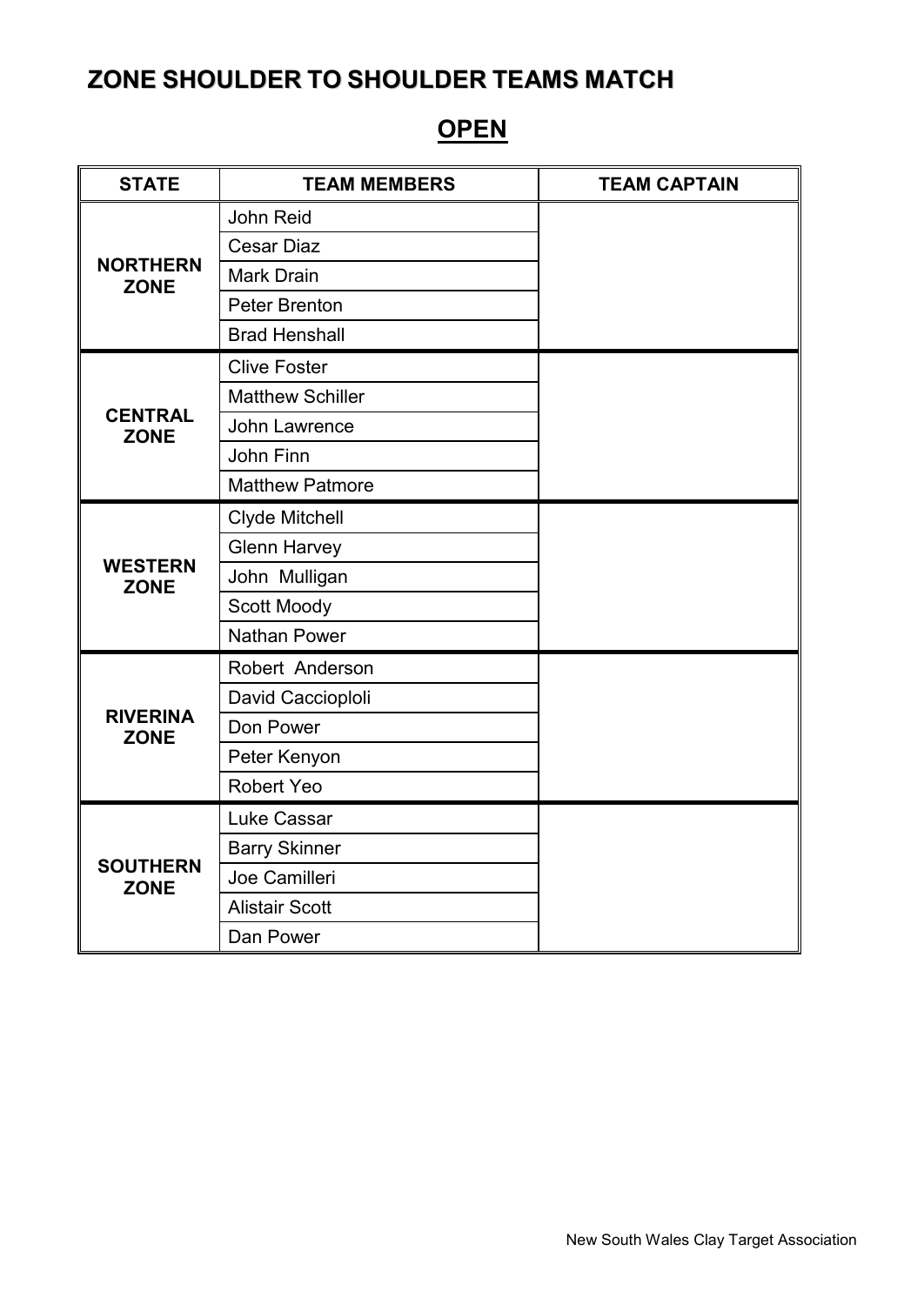#### STATE **TEAM MEMBERS** TEAM CAPTAIN **NORTHERN ZONE** Cherie Hunter Tammy Henshall Emily Saul **CENTRAL ZONE** Kay Hunt Kate Schiller Kate Turner **WESTERN ZONE** Sarah Mulligan Stephanie Ireland Rachel Turner **RIVERINA ZONE** Narelle Cook Diarne Doyle Alex Heffernan-Power **SOUTHERN ZONE** Samantha Peck Karen Berry Rebecca Bartolo

### **LADIES**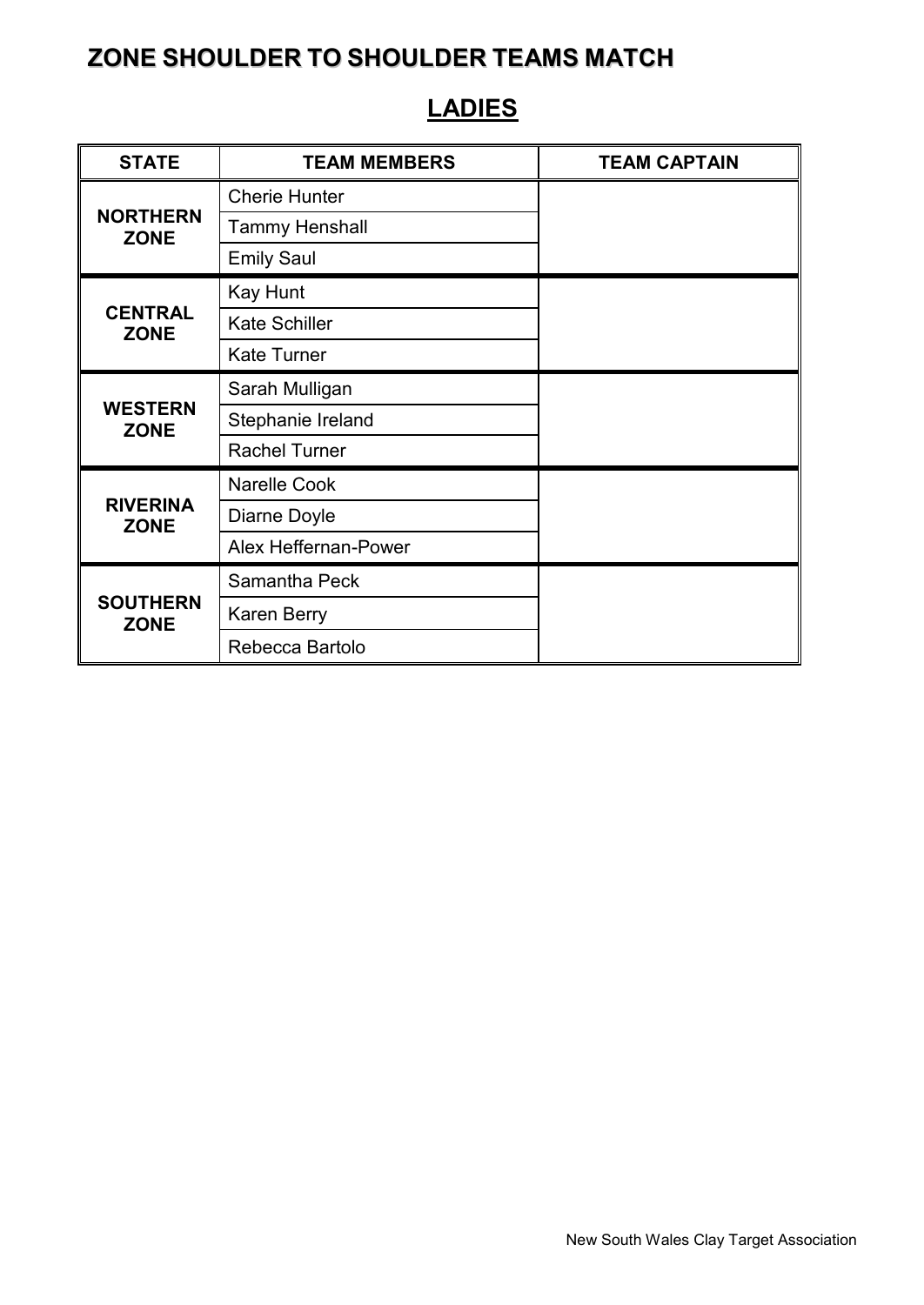#### STATE **TEAM MEMBERS** TEAM CAPTAIN **NORTHERN ZONE** William Saul Jake McHugh Nicholas Tanner **CENTRAL ZONE** Billy Hunt Hamish Wood Nathan Burt **WESTERN ZONE** Ben Mulligan Bradley Mitchell Bradley Ireland **RIVERINA ZONE** James Willett Corey Wilkinson Mitchell Salafia **SOUTHERN ZONE** Andrew Clay Cooper Mooney Carter Matthews

### **JUNIOR**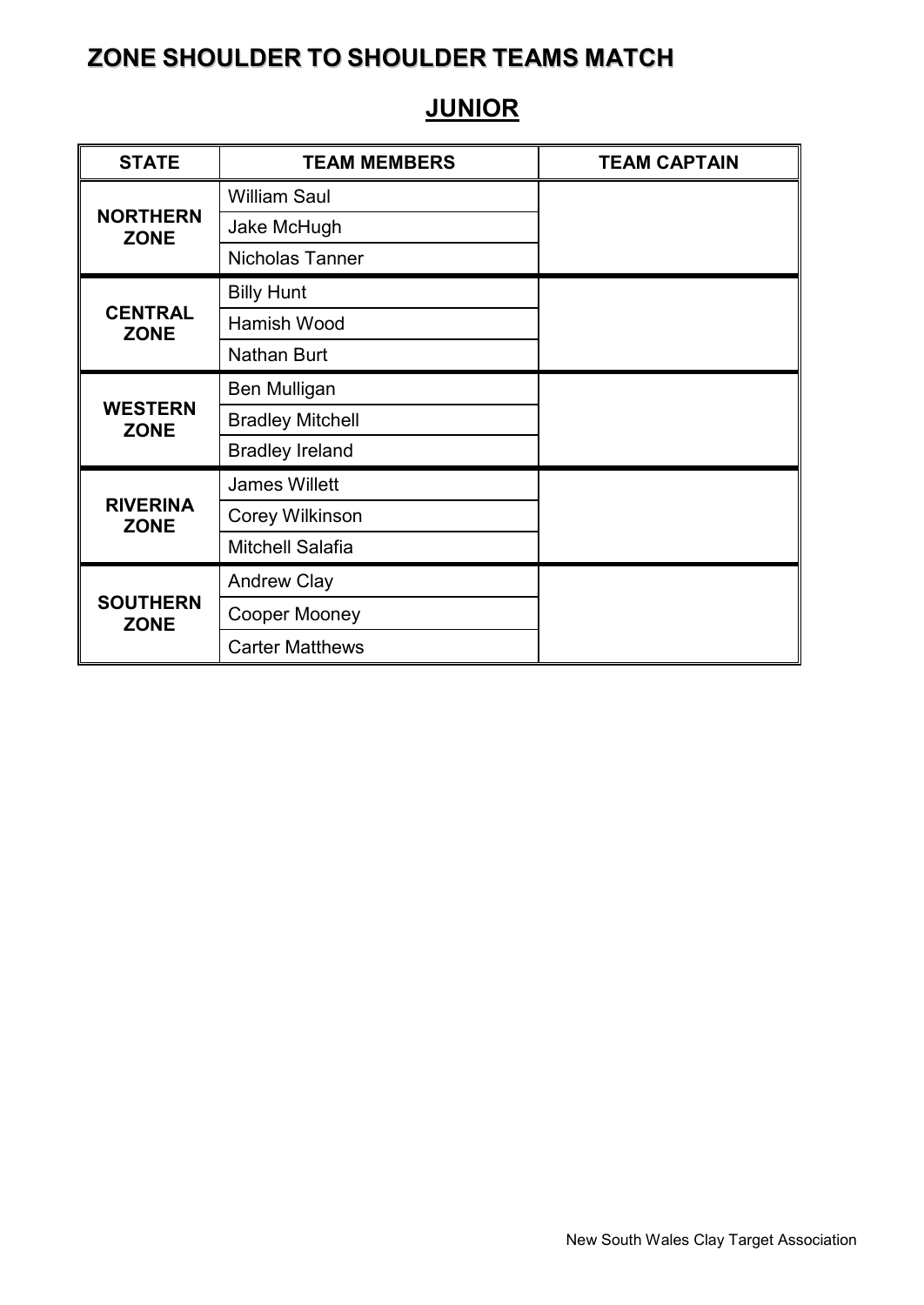#### STATE **TEAM MEMBERS TEAM CAPTAIN NORTHERN ZONE** John Lisle Peter Holmes Barry Dray **CENTRAL ZONE** David Wilson Adrian Hodges Raymond Schiller **WESTERN ZONE** Peter Fitzalan William Powell Graham Baylis **RIVERINA ZONE** Doug Thomas John Pope Geoff Kidd **SOUTHERN ZONE** Frank Bradwell Gary Rootes Charlie Curtis

### **VETERAN**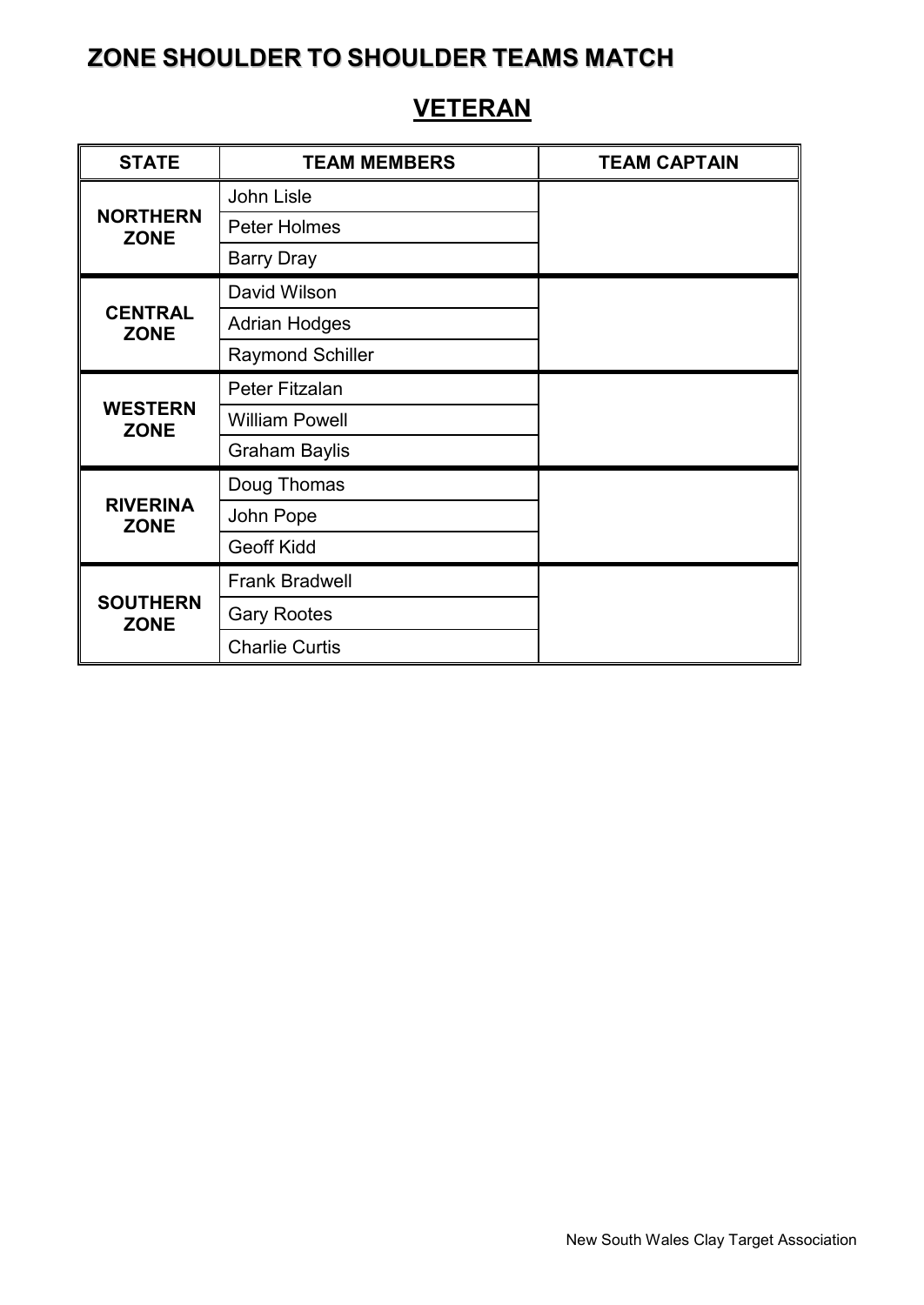# **ZONE TEAMS MATCH**

### **OPEN**

| <b>PLACING</b> | <b>ZONE</b>          | <b>TEAM SCORE</b> |               |  |
|----------------|----------------------|-------------------|---------------|--|
|                |                      | 125               | <b>POINTS</b> |  |
| 5TH            | <b>SOUTHERN ZONE</b> | 123               | 363           |  |
|                |                      |                   |               |  |
| 4TH            | <b>WESTERN ZONE</b>  | 124               | 365           |  |
|                |                      |                   |               |  |
| 3RD            | <b>NORTHERN ZONE</b> | 124               | 368           |  |
|                |                      |                   |               |  |
| 2ND            | <b>RIVERINA ZONE</b> | 124               | 369           |  |
|                |                      |                   |               |  |
| 1ST            | <b>CENTRAL ZONE</b>  | 125               | 373           |  |
|                |                      |                   |               |  |

#### **WINNING TEAM**

| Clive Foster            | 25 | 75 |
|-------------------------|----|----|
| <b>Matthew Schiller</b> | 25 | 75 |
| John Lawrence           | 25 | 74 |
| John Finn               | 25 | 75 |
| <b>Matthew Patmore</b>  | 25 | 74 |

| 25 | 75 |
|----|----|
| 25 | 75 |
| 25 | 74 |
| 25 | 75 |
| 25 | 74 |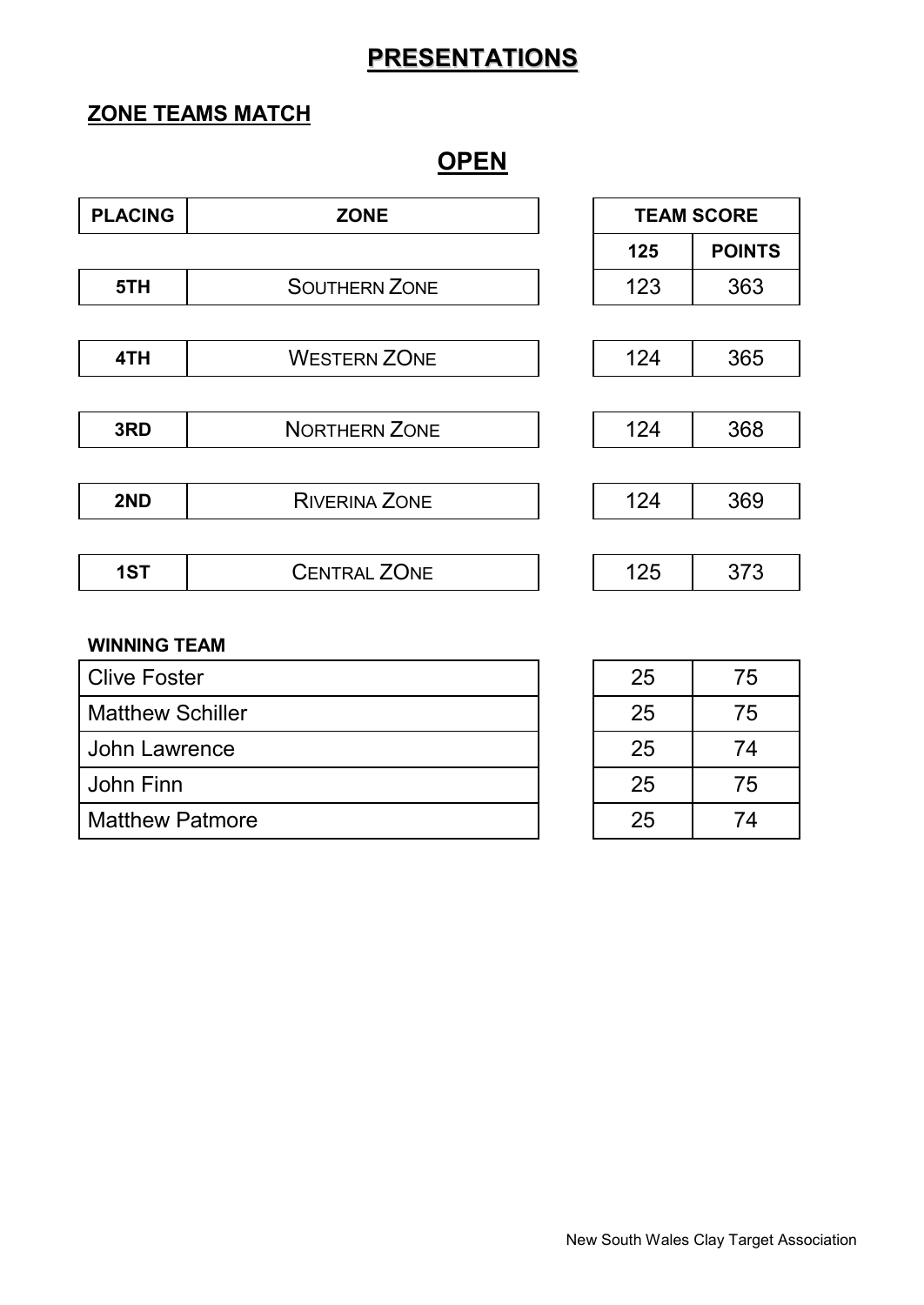### **ZONE TEAMS MATCH**

# **LADIES**

| <b>PLACING</b>      | <b>ZONE</b>           | <b>TEAM SCORE</b> |               |  |
|---------------------|-----------------------|-------------------|---------------|--|
|                     |                       | 75                | <b>POINTS</b> |  |
| 5TH                 | <b>WESTERN ZONE</b>   | 69                | 204           |  |
|                     |                       |                   |               |  |
| 4TH                 | <b>CENTRAL ZONE</b>   | 70                | 204           |  |
|                     |                       |                   |               |  |
| 3RD                 | <b>RIV ERINA ZONE</b> | 71                | 206           |  |
|                     |                       |                   |               |  |
| 2ND                 | <b>NORTHERN ZONE</b>  | 74                | 216           |  |
|                     |                       |                   |               |  |
| 1ST                 | <b>SOUTHERN ZONE</b>  | 74                | 217           |  |
|                     |                       |                   |               |  |
| <b>WINNING TEAM</b> |                       |                   |               |  |

| Samantha Peck      | 25 | $\lambda$ |
|--------------------|----|-----------|
| <b>Karen Berry</b> | 24 |           |
| Rebecca Bartolo    | 25 |           |

| 25 | 74 |
|----|----|
| 24 | 72 |
| 25 | 71 |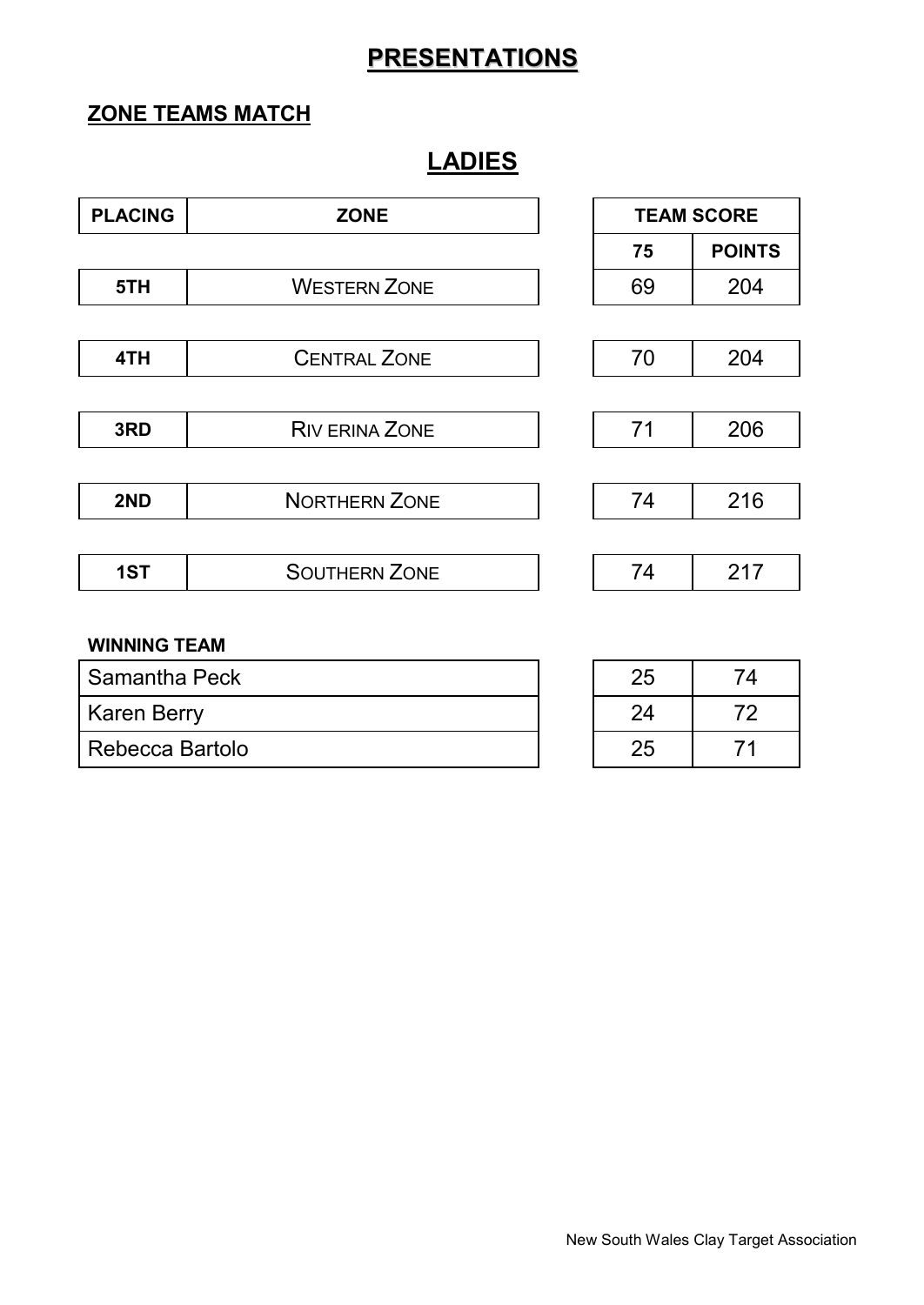### **ZONE TEAMS MATCH**

# **JUNIOR**

| <b>PLACING</b>      | <b>ZONE</b>          | <b>TEAM SCORE</b> |               |  |
|---------------------|----------------------|-------------------|---------------|--|
|                     |                      | 75                | <b>POINTS</b> |  |
| 5TH                 | <b>WESTERN ZONE</b>  | 70                | 202           |  |
|                     |                      |                   |               |  |
| 4TH                 | <b>NORTHERN ZONE</b> | 71                | 204           |  |
|                     |                      |                   |               |  |
| 3RD                 | <b>CENTRAL ZONE</b>  | 73                | 214           |  |
|                     |                      |                   |               |  |
| 2ND                 | <b>RIVERINA ZONE</b> | 73                | 216           |  |
|                     |                      |                   |               |  |
| 1ST                 | <b>SOUTHERN ZONE</b> | 125               | 221           |  |
|                     |                      |                   |               |  |
| <b>WINNING TEAM</b> |                      |                   |               |  |

| <b>Andrew Clay</b>     | 25 |    |
|------------------------|----|----|
| <b>Cooper Mooney</b>   | 25 | 75 |
| <b>Carter Matthews</b> | 25 | 74 |

| 25 | 72 |
|----|----|
| 25 | 75 |
| 25 | 74 |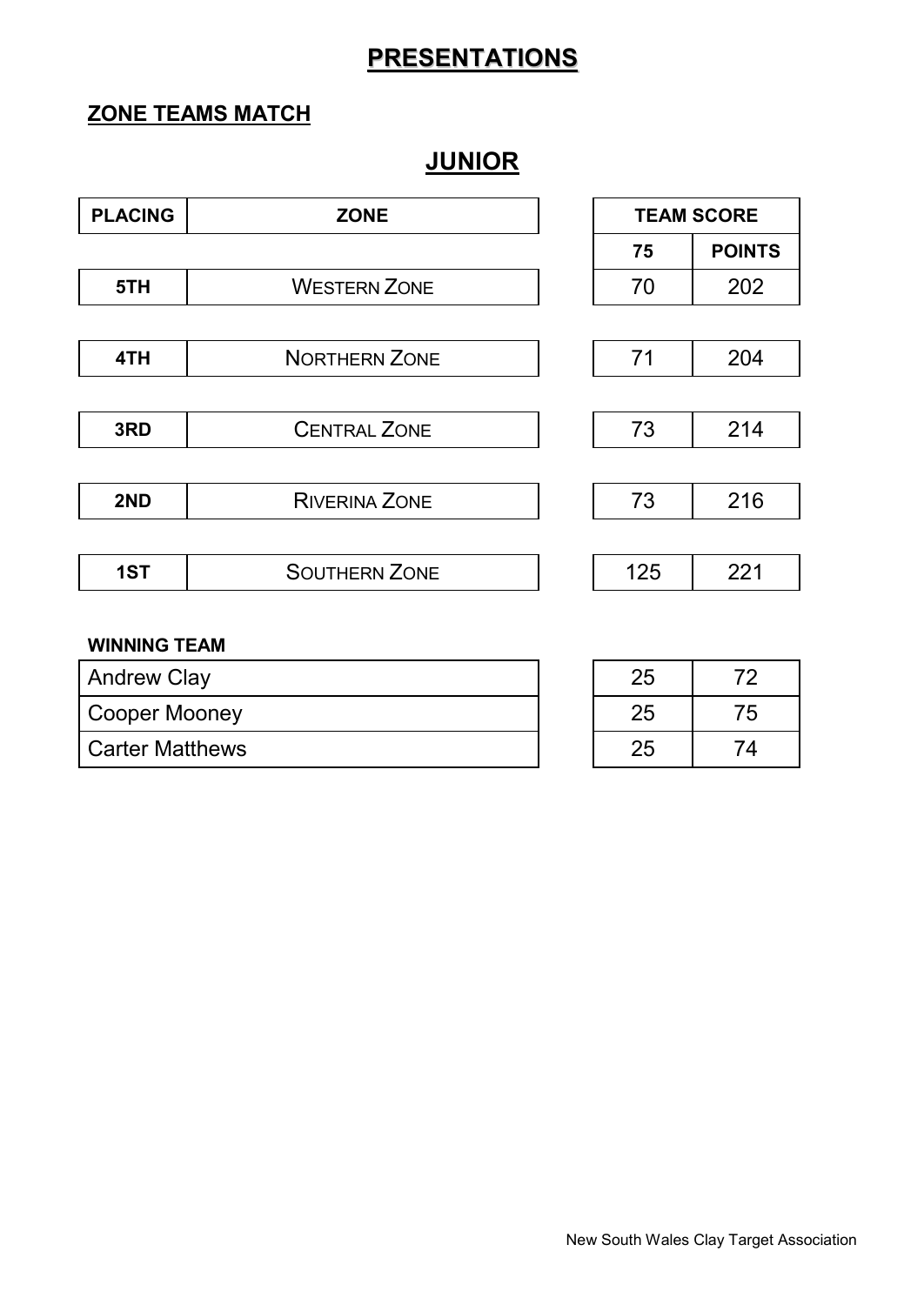### **ZONE TEAMS MATCH**

### **VETERAN**

| <b>PLACING</b> | <b>ZONE</b>          | <b>TEAM SCORE</b> |               |  |
|----------------|----------------------|-------------------|---------------|--|
|                |                      | 75                | <b>POINTS</b> |  |
| 5TH            | <b>SOUTHERN ZONE</b> | 72                | 209           |  |
|                |                      |                   |               |  |
| 4TH            | <b>NORTHERN ZONE</b> | 72                | 212           |  |
|                |                      |                   |               |  |
| 3RD            | <b>WESTERN ZONE</b>  | 74                | 222           |  |
|                |                      |                   |               |  |
| 2ND            | <b>RIVERINA ZONE</b> | 75                | 222           |  |
|                |                      |                   |               |  |
| 1ST            | <b>CENTRAL ZONE</b>  | 75                | 223           |  |
|                |                      |                   |               |  |

#### **WINNING TEAM**

| David Wilson         | 25 | 75 |
|----------------------|----|----|
| <b>Adrian Hodges</b> | 25 | '3 |
| <b>Ray Schiller</b>  | 25 | 75 |

| 25 | 75 |
|----|----|
| 25 | 73 |
| 25 | 75 |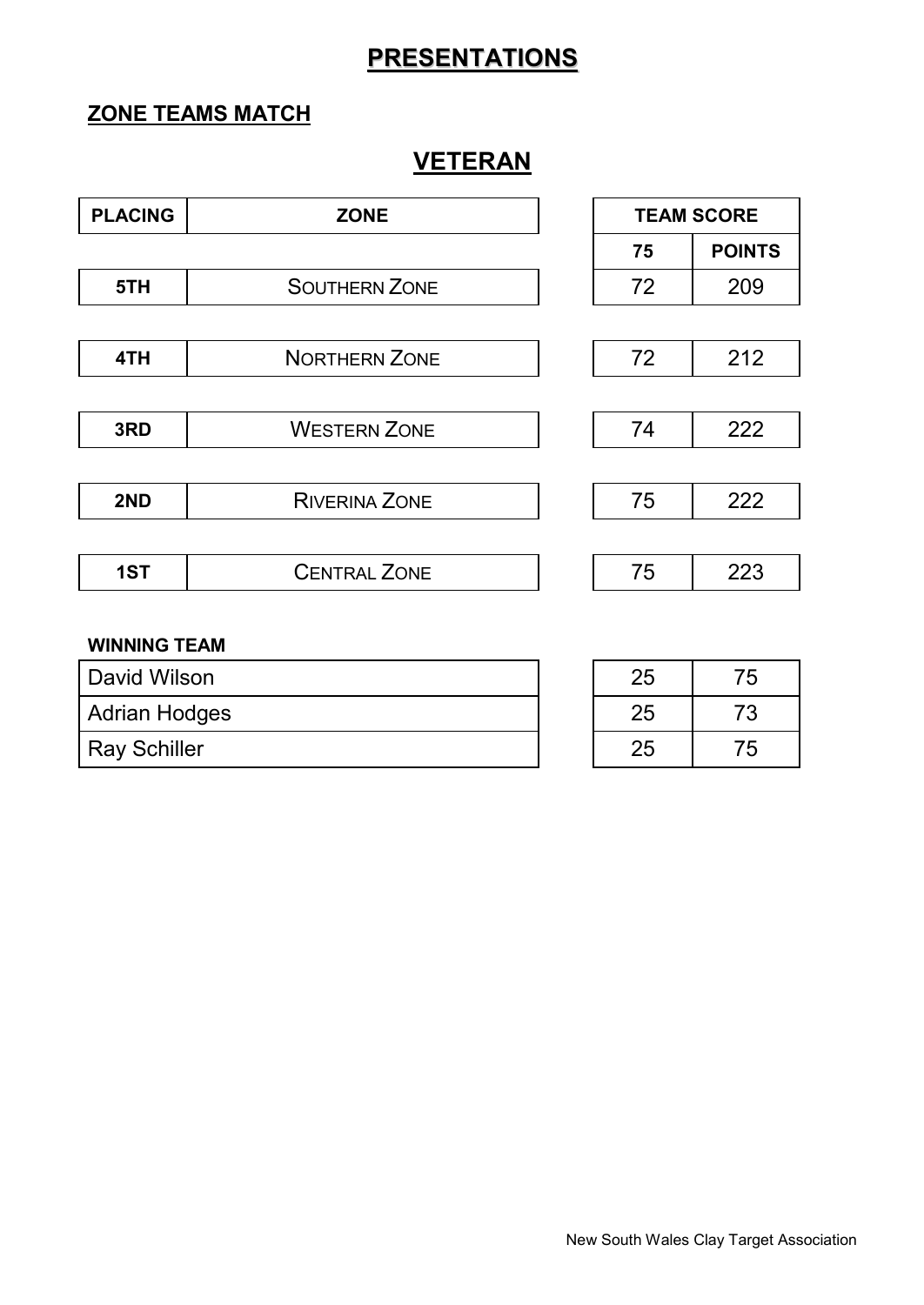### *NSWCTA HANDICAP*

### **PRESENTED BY:**

### **SPONSORED BY:**

| <b>OVERALL:</b> | <b>Silver NSW Badge</b><br><b>NSWCTA Red Sash</b><br>Cash Prize |
|-----------------|-----------------------------------------------------------------|
| <b>SECOND:</b>  | <b>NSWCTA Keyring</b><br><b>Cash Prize</b>                      |
| THIRD:          | <b>NSWCTA Keyring</b><br><b>Cash Prize</b>                      |
| <b>FORTH:</b>   | <b>NSWCTA Keyring</b><br>Cash Prize                             |
| FIFTH:          | <b>NSWCTA Keyring</b><br>Cash Prize                             |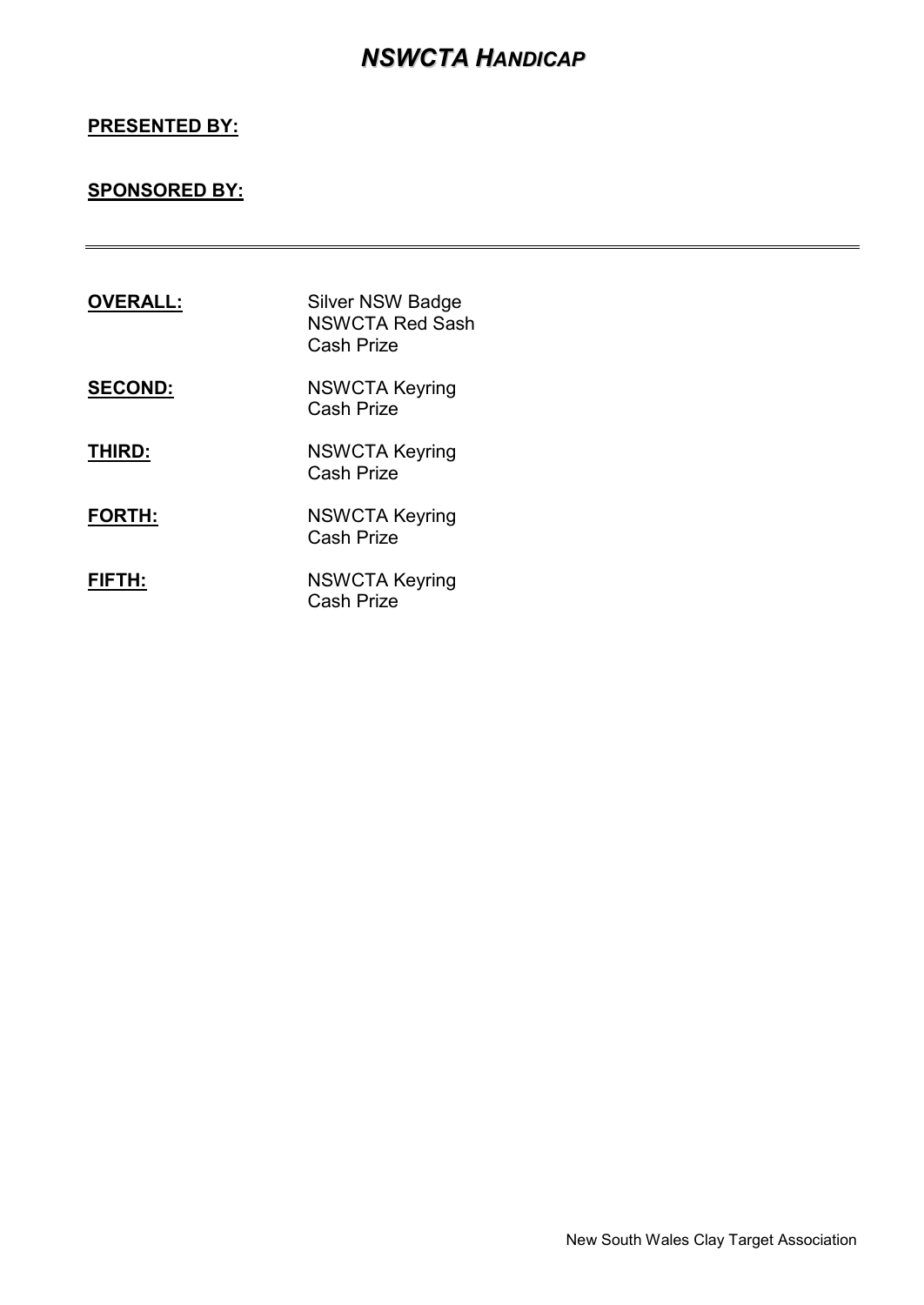# *NSWCTA HANDICAP - 50T*

|                 | <b>NAME</b>          | <b>MTRG</b> | <b>SCORE</b> | <b>TGTS</b> | <b>CLUB</b>         | <b>STATE</b> |
|-----------------|----------------------|-------------|--------------|-------------|---------------------|--------------|
| 5 <sup>TH</sup> | Dane Doyle           |             | 71           | 72          | <b>HAY</b>          | <b>NSW</b>   |
| 4 <sup>TH</sup> | <b>Cesar Diaz</b>    |             | 75           | 76          | <b>NEWCASTLE LM</b> | <b>NSW</b>   |
| 3 <sup>RD</sup> | <b>Kate Schiller</b> |             | 79           | 80          | <b>GRENFELL</b>     | <b>NSW</b>   |
| $2^{ND}$        | Jonathan Hirsch      |             | 93           | 94          | <b>NSW</b>          | <b>NSW</b>   |
| 1 <sup>ST</sup> | <b>Kate Turner</b>   |             | 94           | 94          | <b>WEST WYALONG</b> | <b>NSW</b>   |

**TOTAL COMPETITORS** 284

| <b>WOMEN</b> | <b>JUNIOR</b> | <b>SUB</b><br><b>JUNIOR</b> | <b>VETERAN</b> |  | <b>POSSIBLES</b> |
|--------------|---------------|-----------------------------|----------------|--|------------------|
|              | 54            | $\sim$                      | ົດ<br>ບບ       |  |                  |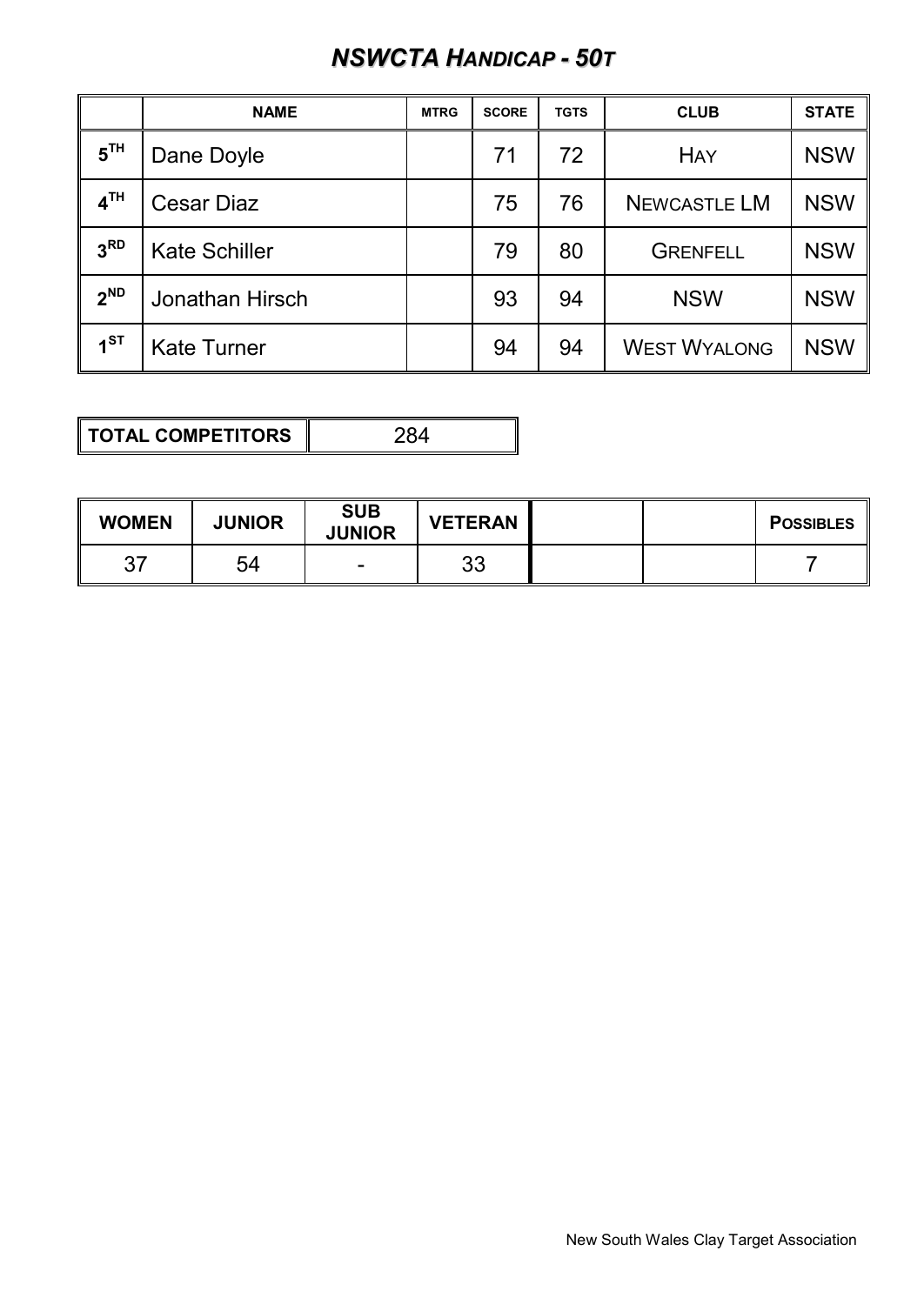# *NSWCTA SINGLE BARREL CHAMPIONSHIP*

### **PRESENTED BY:**

### **SPONSORED BY:**

| <b>OVERALL:</b> |              | Silver NSW Badge<br><b>NSWCTA Red Sash</b><br><b>Cash Prize</b>                                                                                         |
|-----------------|--------------|---------------------------------------------------------------------------------------------------------------------------------------------------------|
| <b>GRADED:</b>  |              | $AA$ 1 <sup>st</sup> – NSWCTA Medal<br><b>Cash Prize</b><br>$2nd$ – NSWCTA Medal<br><b>Cash Prize</b><br>$3rd$ – NSWCTA Medal<br><b>Cash Prize</b>      |
|                 | $\mathsf{A}$ | 1 <sup>st</sup> – NSWCTA Medal<br><b>Cash Prize</b><br>$2nd$ – NSWCTA Medal<br><b>Cash Prize</b><br>3 <sup>rd</sup> – NSWCTA Medal<br><b>Cash Prize</b> |
|                 |              | $B = 1st - NSWCTA Medal$<br><b>Cash Prize</b><br>$2nd$ – NSWCTA Medal<br><b>Cash Prize</b><br>$3rd$ – NSWCTA Medal<br><b>Cash Prize</b>                 |
|                 | $\mathbf{C}$ | 1 <sup>st</sup> – NSWCTA Medal<br><b>Cash Prize</b><br>$2nd$ – NSWCTA Medal<br><b>Cash Prize</b><br>$3rd$ – NSWCTA Medal<br><b>Cash Prize</b>           |
| <b>LADIES:</b>  |              | <b>NSWCTA Red Sash &amp; Donated Trophy</b>                                                                                                             |
| <b>JUNIOR:</b>  |              | <b>NSWCTA Red Sash &amp; Donated Trophy</b>                                                                                                             |
| <b>VETERAN:</b> |              | <b>NSWCTA Red Sash &amp; Donated Trophy</b>                                                                                                             |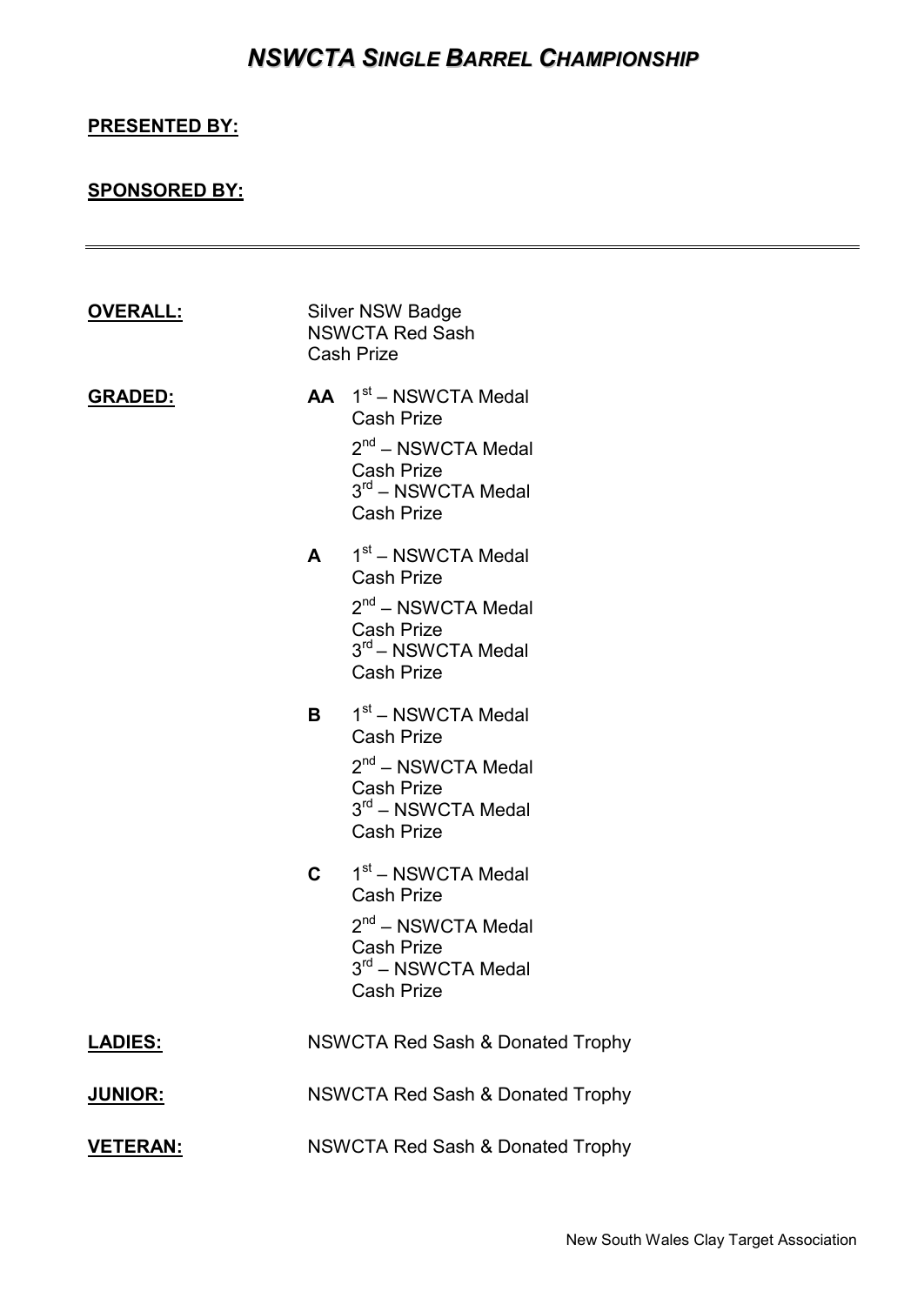# *NSWCTA SINGLE BARREL CHAMPIONSHIP - 50T*

|                     | <b>NAME</b>             | <b>SCORE</b> | <b>TGTS</b> | <b>CLUB</b>       | <b>STATE</b> |
|---------------------|-------------------------|--------------|-------------|-------------------|--------------|
| $3^{RD}C$           | Dean Field              | 51           | 57          | <b>GUYRA</b>      | <b>NSW</b>   |
| $2^{ND}C$           | <b>Therese Nealon</b>   | 45           | 50          | YAMBA             | <b>NSW</b>   |
| $1ST$ C             | <b>Ted Hutcheon</b>     | 47           | 50          | <b>WAGGA</b>      | <b>NSW</b>   |
| $3^{RD}B$           | <b>Kevin Hatch</b>      | 54           | 57          | <b>BOURKE</b>     | <b>NSW</b>   |
| $2^{ND}$ B          | Darren Hill             | 48           | 51          | <b>SHOALHAVEN</b> | <b>NSW</b>   |
| 1 <sup>ST</sup> B   | <b>Bryan Green</b>      | 49           | 51          | <b>COROWA</b>     | <b>NSW</b>   |
| $3^{RD}$ A          | <b>Cherie Hunter</b>    | 66           | 69          | <b>TAMWORTH</b>   | <b>NSW</b>   |
| $2^{ND}$ A          | David Vella             | 67           | 69          | <b>CECIL PARK</b> | <b>NSW</b>   |
| 1 <sup>ST</sup> A   | <b>Stephen McIntyre</b> | 49           | 50          | <b>COOMA</b>      | <b>NSW</b>   |
| 3 <sup>RD</sup> AA  | <b>Ross Walsh</b>       | 84           | 85          | <b>COBAR</b>      | <b>NSW</b>   |
| $2^{ND}$ AA         | John Duryea             | 81           | 82          | <b>HAY</b>        | <b>NSW</b>   |
| 1 <sup>ST</sup> AA  | <b>Dale Ellis</b>       | 84           | 85          | <b>GUYRA</b>      | <b>NSW</b>   |
| 1 <sup>ST</sup> L   | Samantha Peck           | 49           | 50          | <b>CECIL PARK</b> | <b>NSW</b>   |
| $1^{ST}$ J          | John Duryea             | 50           | 50          | <b>HAY</b>        | <b>NSW</b>   |
| 1 <sup>ST</sup> V   | <b>William Powell</b>   | 51           | 52          | <b>HERMIDALE</b>  | <b>NSW</b>   |
| 1 <sup>ST</sup> O/A | <b>Phil Grainger</b>    | 85           | 85          | <b>NOORAT</b>     | <b>VIC</b>   |

| <b>LADIES</b> | <b>JUNIOR</b> | <b>SUB</b><br><b>JUNIOR</b> | <b>VETERAN</b> |                          |  | <b>POSSIBLES</b> |
|---------------|---------------|-----------------------------|----------------|--------------------------|--|------------------|
| 40            | 56            |                             | 32             |                          |  |                  |
| AA            | A             | В                           | С              | <b>TOTAL COMPETITORS</b> |  |                  |
| 149           | 63            | 42                          | 23             |                          |  | 293              |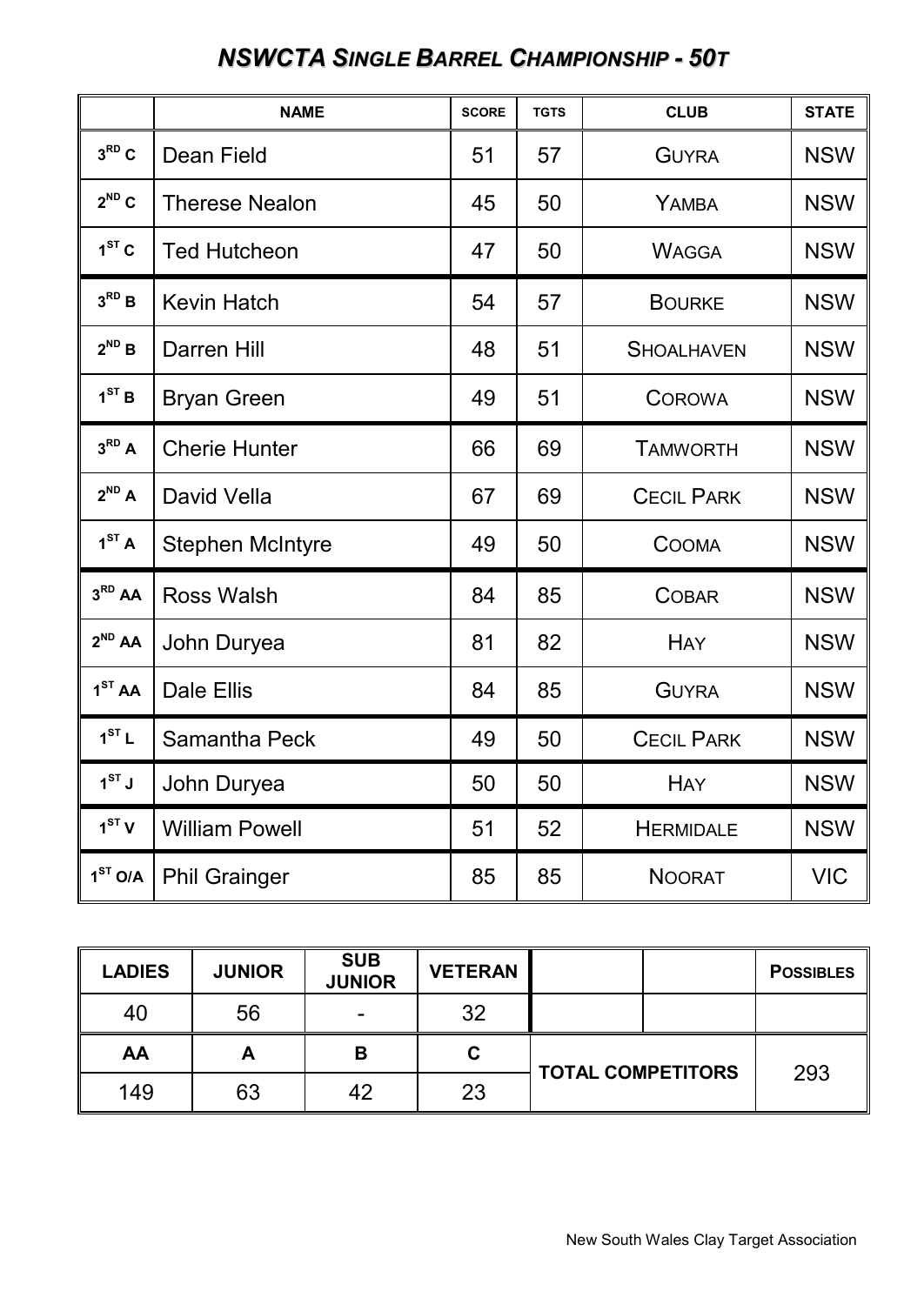### *NSWCTA DOUBLE BARREL CHAMPIONSHIP*

### **PRESENTED BY:**

### **SPONSORED BY:**

| <b>OVERALL:</b> | Silver NSW Badge<br><b>NSWCTA Red Sash</b><br><b>Cash Prize</b>                                                                                    |
|-----------------|----------------------------------------------------------------------------------------------------------------------------------------------------|
| <b>GRADED:</b>  | $AA$ 1 <sup>st</sup> – NSWCTA Medal<br><b>Cash Prize</b><br>$2nd$ – NSWCTA Medal<br><b>Cash Prize</b><br>$3rd$ – NSWCTA Medal<br><b>Cash Prize</b> |
|                 | $A = 1st - NSWCTA Medal$<br><b>Cash Prize</b><br>$2nd$ – NSWCTA Medal<br><b>Cash Prize</b><br>$3rd$ – NSWCTA Medal<br><b>Cash Prize</b>            |
|                 | $B = 1st - NSWCTA Medal$<br><b>Cash Prize</b><br>$2nd$ – NSWCTA Medal<br><b>Cash Prize</b><br>$3rd$ – NSWCTA Medal<br><b>Cash Prize</b>            |
|                 | $C = 1st - NSWCTA Medal$<br><b>Cash Prize</b><br>$2nd$ – NSWCTA Medal<br><b>Cash Prize</b><br>3rd - NSWCTA Medal<br><b>Cash Prize</b>              |
| <b>LADIES:</b>  | <b>NSWCTA Red Sash &amp; Donated Trophy</b>                                                                                                        |
| <b>JUNIOR:</b>  | <b>NSWCTA Red Sash &amp; Donated Trophy</b>                                                                                                        |
| <b>VETERAN:</b> | <b>NSWCTA Red Sash &amp; Donated Trophy</b>                                                                                                        |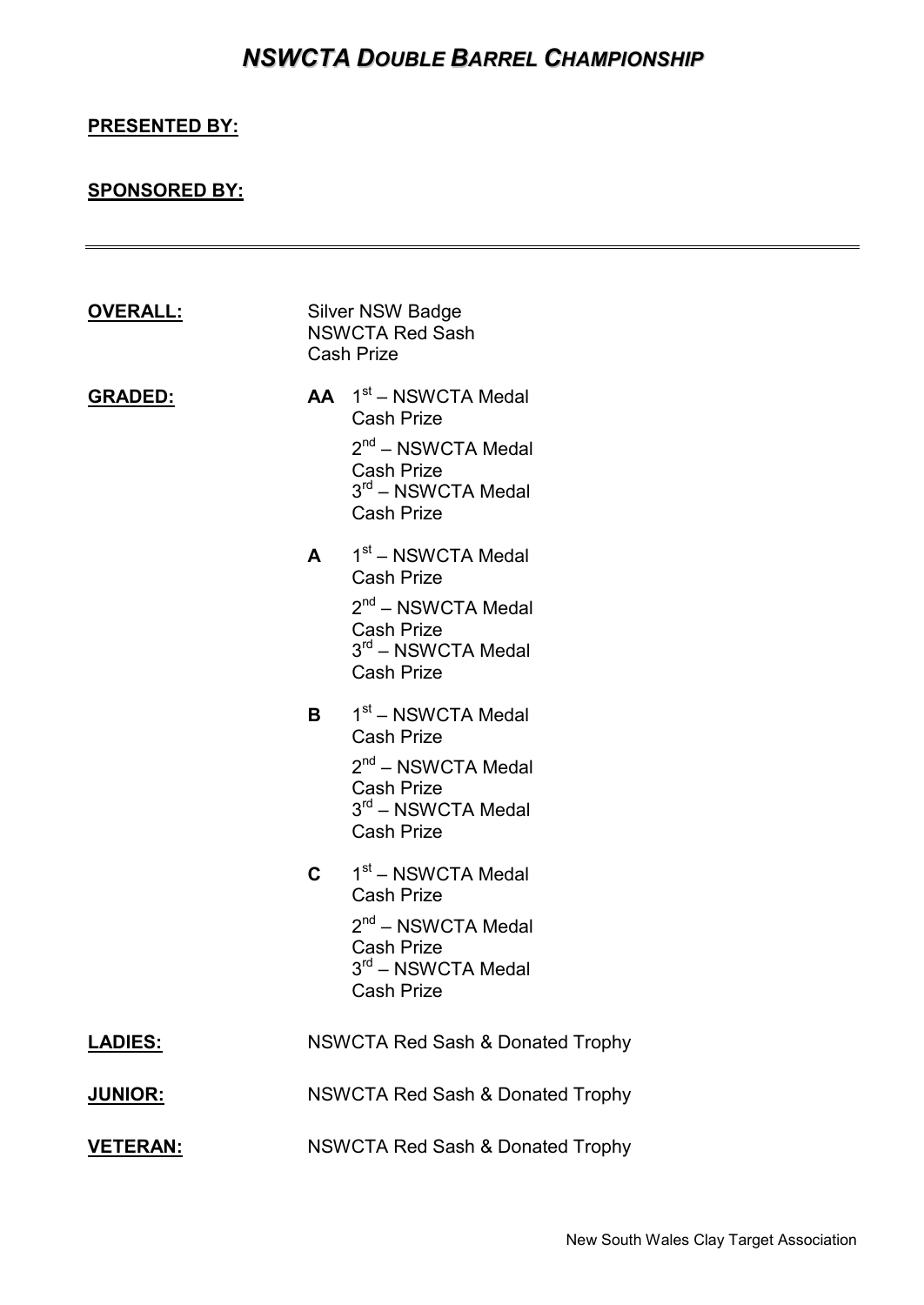# *NSWCTA DOUBLE BARREL CHAMPIONSHIP - 50T*

|                     | <b>NAME</b>             | <b>SCORE</b> | <b>TGTS</b> | <b>CLUB</b>         | <b>STATE</b> |
|---------------------|-------------------------|--------------|-------------|---------------------|--------------|
| $3^{RD}C$           | <b>Mark McDonald</b>    | 58           | 62          | YARRAWONGA          | <b>VIC</b>   |
| $2^{ND}C$           | Dean Field              | 50           | 53          | <b>GUYRA</b>        | <b>NSW</b>   |
| $1ST$ C             | <b>Kate Turner</b>      | 49           | 50          | <b>WEST WYALONG</b> | <b>NSW</b>   |
| $3^{RD}$ B          | <b>Shane De Freitas</b> | 55           | 56          | <b>CECIL PARK</b>   | <b>NSW</b>   |
| $2^{ND}$ B          | James Body              | 116          | 117         | <b>BEGA</b>         | <b>NSW</b>   |
| 1 <sup>ST</sup> B   | <b>Bill Weber</b>       | 117          | 117         | <b>CECIL PARK</b>   | <b>NSW</b>   |
| $3^{RD}A$           | Kai Barlow              | 142          | 143         | <b>NSW</b>          | <b>NSW</b>   |
| $2^{ND}$ A          | Peter Jehu              | 153          | 154         | <b>NOORAT</b>       | <b>VIC</b>   |
| 1 <sup>ST</sup> A   | <b>Robert Wood</b>      | 154          | 154         | <b>NSW</b>          | <b>NSW</b>   |
| 3 <sup>RD</sup> AA  | <b>Brad Henshall</b>    | 553          | 554         | <b>TAMWORTH</b>     | <b>NSW</b>   |
| $2^{ND}$ AA         | <b>Glenn Barton</b>     | 569          | 570         | <b>TUMUT</b>        | <b>NSW</b>   |
| 1 <sup>ST</sup> AA  | Sam Clifford            | 650          | 651         | <b>NOORAT</b>       | <b>VIC</b>   |
| 1 <sup>ST</sup> L   | Samantha Peck           | 53           | 54          | <b>CECIL PARK</b>   | <b>NSW</b>   |
| $1^{ST}$ J          | <b>Isaiah Harris</b>    | 343          | 343         | WARRNAMBOOL         | <b>VIC</b>   |
| 1 <sup>ST</sup> V   | Peter Fitzalan          | 75           | 75          | <b>DUBBO</b>        | <b>NSW</b>   |
| 1 <sup>ST</sup> O/A | <b>Matthew Schiller</b> | 651          | 651         | <b>BOOROWA</b>      | <b>NSW</b>   |

| <b>LADIES</b> | <b>JUNIOR</b> | <b>SUB</b><br><b>JUNIOR</b> | <b>VETERAN</b> |                          | <b>POSSIBLES</b> |
|---------------|---------------|-----------------------------|----------------|--------------------------|------------------|
| 38            | 55            |                             | 31             |                          |                  |
| AA            | A             | В                           | С              | <b>TOTAL COMPETITORS</b> | 294              |
| 160           | 70            | 42                          | 22             |                          |                  |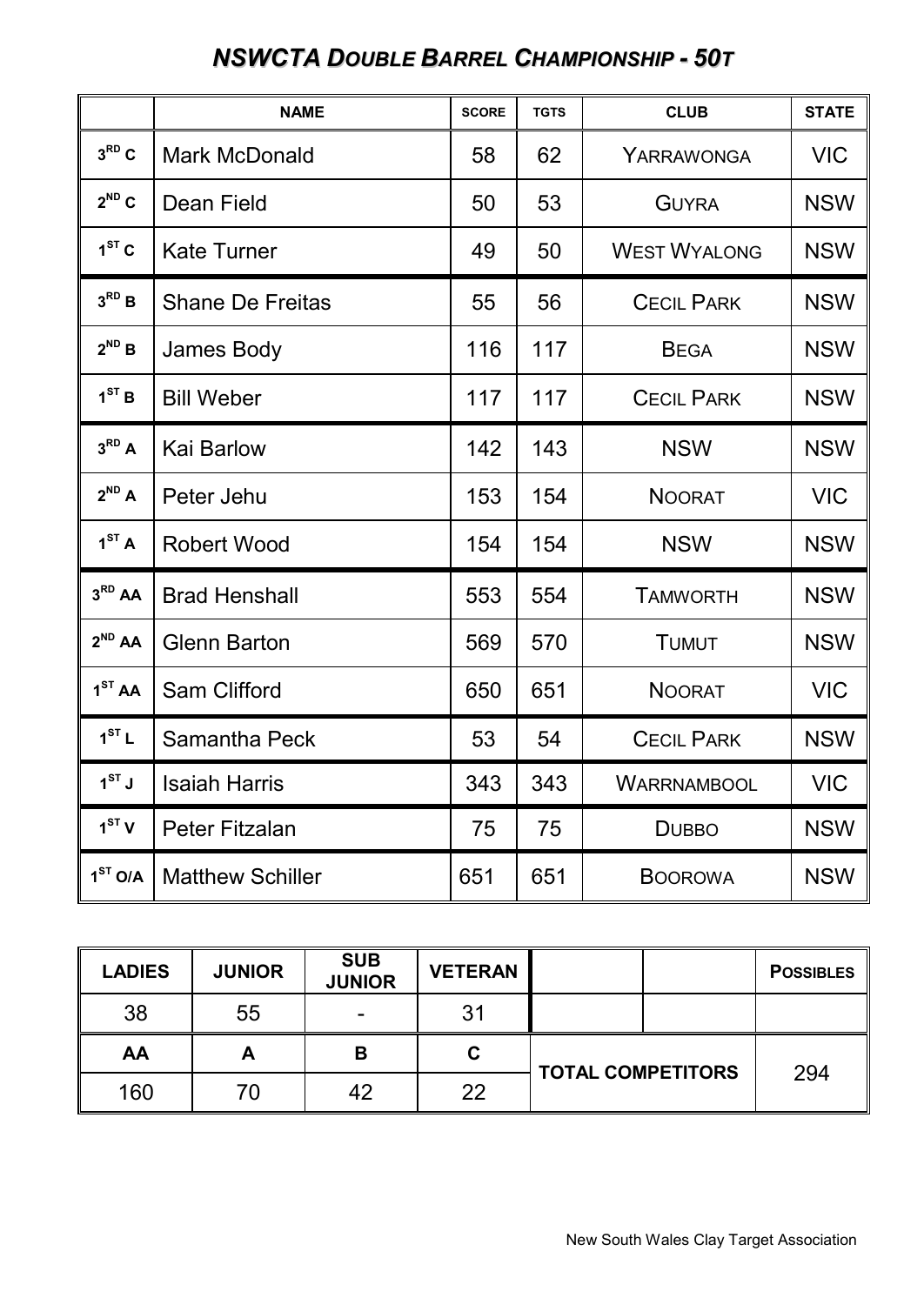### *NSWCTA POINTS SCORE CHAMPIONSHIP*

### **PRESENTED BY:**

### **SPONSORED BY:**

| <b>OVERALL:</b> |              | Silver NSW Badge<br><b>NSWCTA Red Sash</b><br><b>Cash Prize</b>                                                                                         |
|-----------------|--------------|---------------------------------------------------------------------------------------------------------------------------------------------------------|
| <b>GRADED:</b>  |              | $AA$ 1 <sup>st</sup> – NSWCTA Medal<br><b>Cash Prize</b><br>$2nd$ – NSWCTA Medal<br><b>Cash Prize</b><br>$3rd$ – NSWCTA Medal<br><b>Cash Prize</b>      |
|                 | $\mathsf{A}$ | 1 <sup>st</sup> – NSWCTA Medal<br><b>Cash Prize</b><br>2 <sup>nd</sup> – NSWCTA Medal<br><b>Cash Prize</b><br>$3rd$ – NSWCTA Medal<br><b>Cash Prize</b> |
|                 | B.           | 1st – NSWCTA Medal<br><b>Cash Prize</b><br>2 <sup>nd</sup> – NSWCTA Medal<br><b>Cash Prize</b><br>$3rd$ – NSWCTA Medal<br><b>Cash Prize</b>             |
|                 | $\mathbf{C}$ | 1 <sup>st</sup> – NSWCTA Medal<br><b>Cash Prize</b><br>$2nd$ – NSWCTA Medal<br><b>Cash Prize</b><br>$3rd$ – NSWCTA Medal<br><b>Cash Prize</b>           |
| <b>LADIES:</b>  |              | <b>NSWCTA Red Sash &amp; Donated Trophy</b>                                                                                                             |
| <u>JUNIOR:</u>  |              | NSWCTA Red Sash & Donated Trophy                                                                                                                        |
| <u>VETERAN:</u> |              | <b>NSWCTA Red Sash &amp; Donated Trophy</b>                                                                                                             |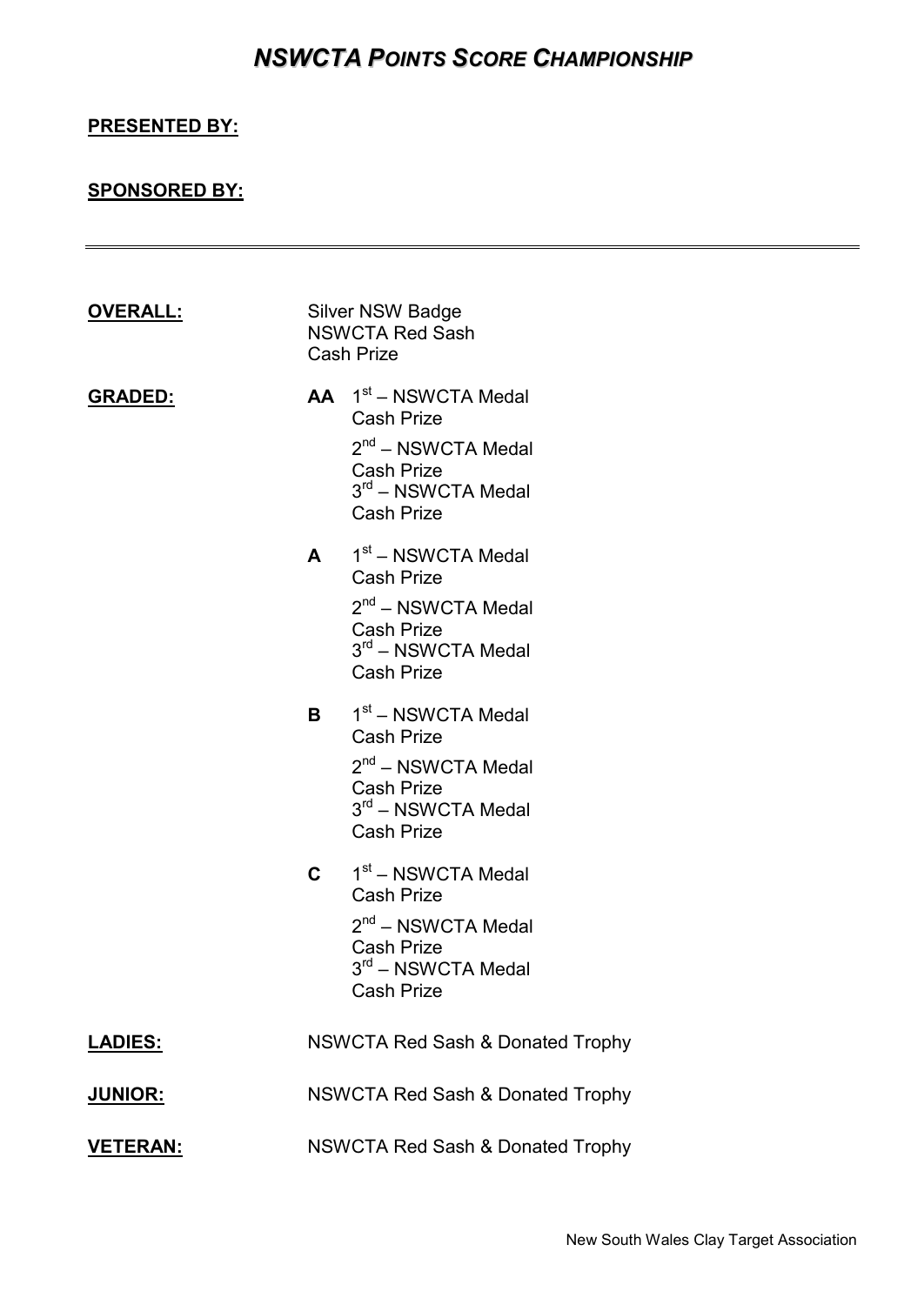### **NAME SCORE TGTS CLUB STATE**  $3^{RD}C$ **Robert Hamish Wood** 137 | 150 | BATHURST | NSW  $2^{ND}C$ **Dean Field 142 | 150 GUYRA NSW**  $1<sup>ST</sup>$  C Ted Hutcheon 146 | 150 WAGGA NSW  $3^{RD}$  **B William Saul 146 | 146 | 150 | KEMPSEY | NSW** 2<sup>ND</sup> B Darren Hill  $\begin{array}{|c|c|c|c|c|c|c|c|c|} \hline \text{148} & \text{150} & \text{ShoalHAVEN} & \text{NSW} \ \hline \end{array}$  $1<sup>ST</sup>$  **B** Andrew Evens 150 | 150 | 150 | COLEAMBALLY | NSW  $3^{RD}$  A **Jaymie Zechner** | 148 | 150 | WERRIBEE | NSW  $2^{ND}$  A **Neale Guy 156 | 159 | NSW | NSW | NSW | NSW | NSW | NSW | NSW | NSW | NSW | NSW | NSW | NSW | NSW | NSW | NSW | NSW | NSW | NSW | NSW | NSW | NSW | NSW | NSW | NSW | NSW | NSW | NSW | NSW | NSW | NSW | NSW | NSW | NSW | N**  $1<sup>ST</sup> A$ Robert Wood 159 | 159 | 159 | BATHURST | NSW  $3<sup>RD</sup>AA$ Craig Fitzgerald  $\vert$  228 | 231 | ECHUCA | VIC  $2^{ND}$ **AA** Phil Grainger 231 | 231 | NOORAT | VIC  $1<sup>ST</sup>AA$ Casey Fletcher  $\vert$  440 | 441 | THE COHUNA | VIC  $1<sup>ST</sup> L$ Alexandria Heffernan-Power 1 147 1 150 WAGGA NSW  $1^{ST}$ **J STARSON Wilson 159 | 159 | 160 | COROWA | NSW**  $1<sup>ST</sup> V$ Peter Fitzalan 150 | 150 | 150 | DUBBO | NSW  $1<sup>ST</sup>$  O/A **Matthew Schiller** 1441 441 BOOROWA NSW

### *NSWCTA POINTSCORE CHAMPIONSHIP - 50T*

| <b>LADIES</b> | <b>JUNIOR</b> | <b>SUB</b><br><b>JUNIOR</b> | <b>VETERAN</b> |                          | <b>POSSIBLES</b> |
|---------------|---------------|-----------------------------|----------------|--------------------------|------------------|
| 37            | 54            |                             | 29             |                          |                  |
| AA            | A             | В                           | С              | <b>TOTAL COMPETITORS</b> | 275              |
| 150           | 64            | 41                          | 20             |                          |                  |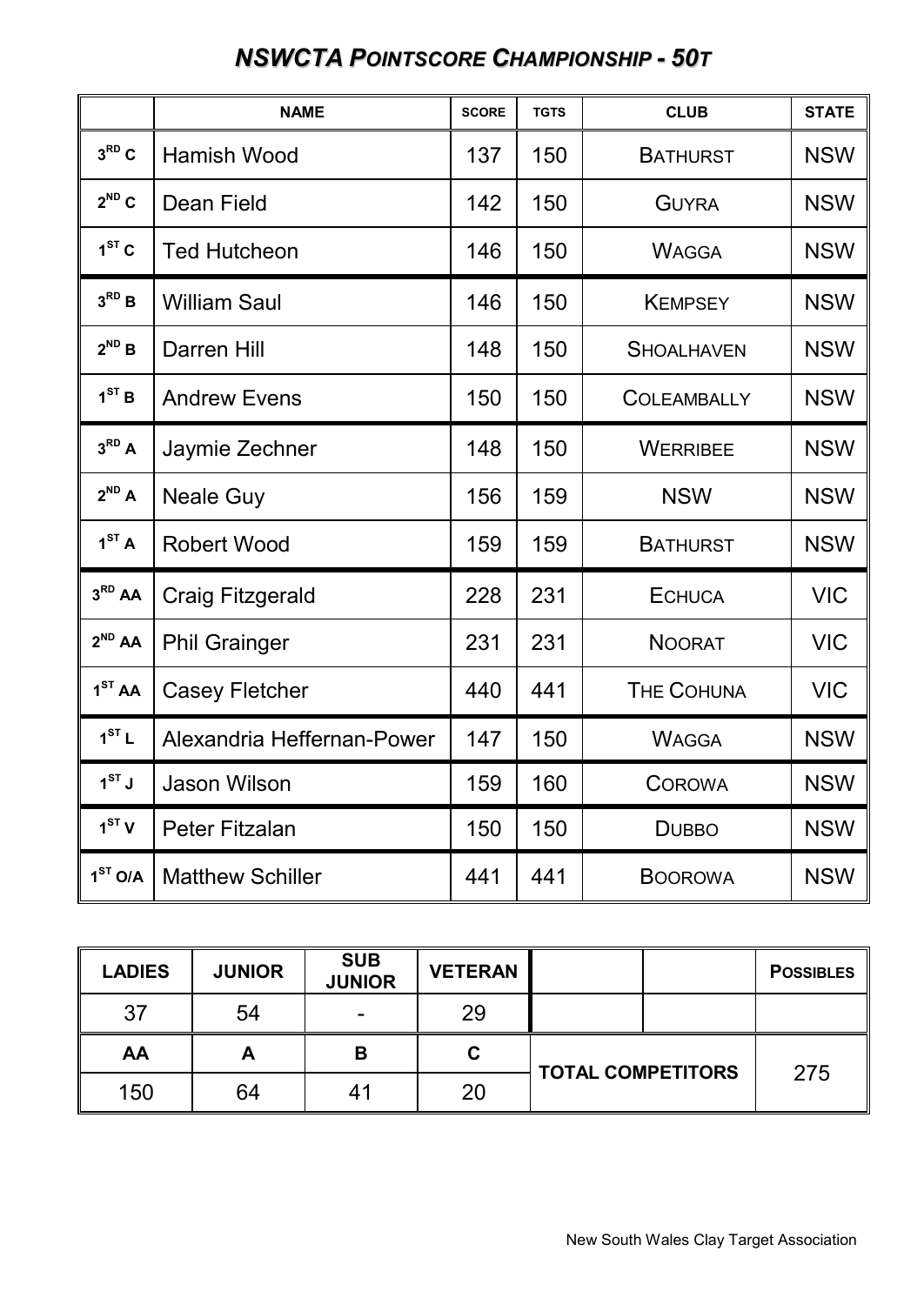### *NSW CLUB TEAMS MATCH*

**(in conjunction with NSWCTA Point Score Championship) (Entry Fee \$15 per Team)**

### **3 PERSON TEAM**

|                 | <b>CLUB</b>                               |     | <b>SCORE/450</b> |
|-----------------|-------------------------------------------|-----|------------------|
| 3 <sup>RD</sup> | <b>MAJURA PARK</b>                        | 433 | 450              |
| $2^{ND}$        | $=$ SECOND MAJURA PARK &<br><b>NOORAT</b> | 435 | 450              |
| 4 <sub>ST</sub> | $=$ FIRST NOORAT & HAY                    | 444 | 450              |

|             | <b>TEAM MEMBERS - Noorat</b> |     |     |  |  |  |
|-------------|------------------------------|-----|-----|--|--|--|
|             | <b>Phil Grainger</b>         | 150 | 150 |  |  |  |
| $\mathbf 2$ | Sox Pilipasidis              | 149 | 150 |  |  |  |
| 3           | <b>Gary Hayden</b>           | 145 | 150 |  |  |  |

|             | <b>TEAM MEMBERS - Hay</b> |     |     |  |  |  |
|-------------|---------------------------|-----|-----|--|--|--|
| 1           | <b>Sam Barnes</b>         | 148 | 150 |  |  |  |
| $\mathbf 2$ | John Duryea               | 146 | 150 |  |  |  |
| 3           | Wayne Headen              | 150 | 150 |  |  |  |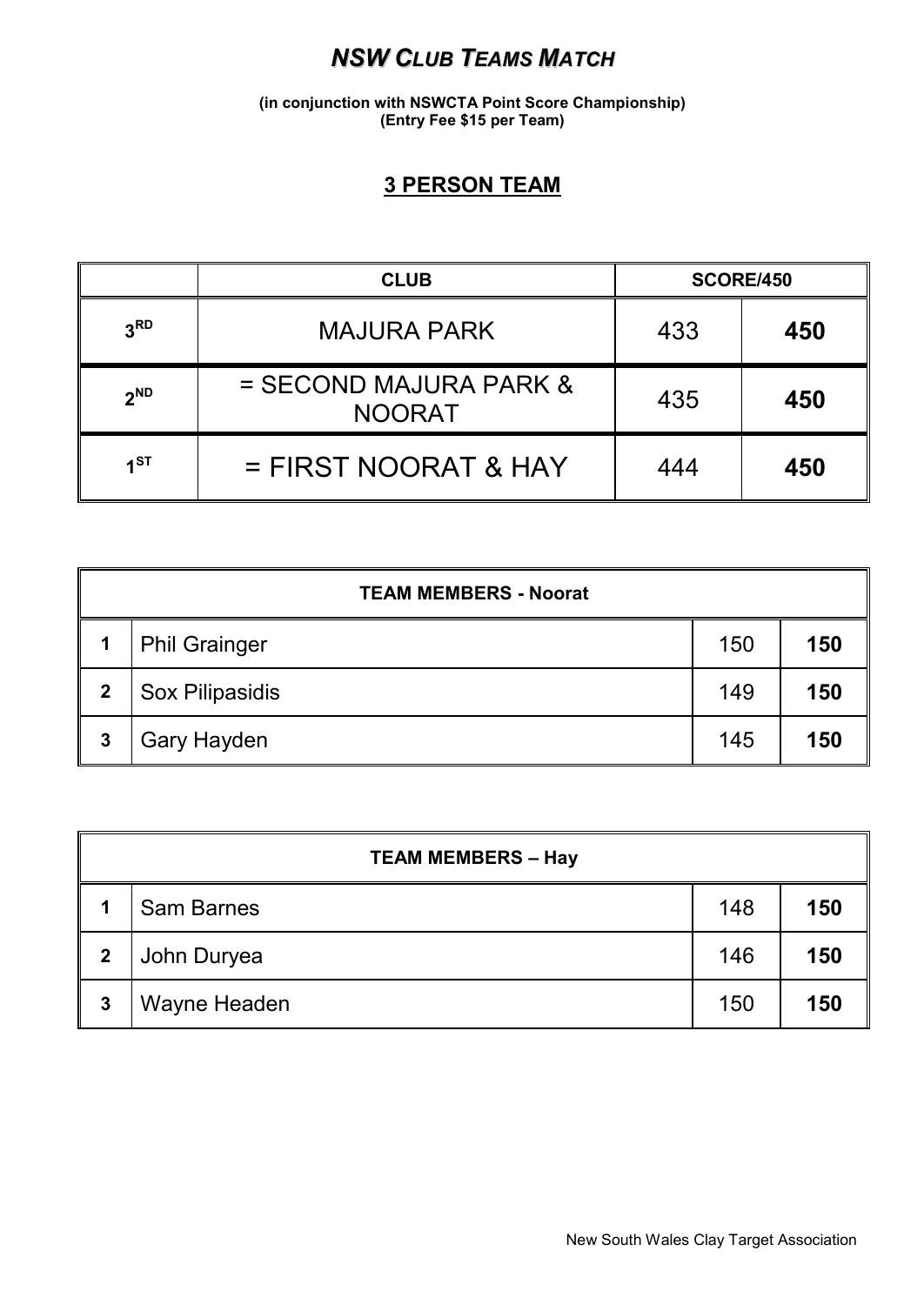|                         | <b>NAME</b>             | <b>SCORE</b><br>250 | <b>CLUB</b>         |
|-------------------------|-------------------------|---------------------|---------------------|
| $\mathbf 1$             | <b>Wayne Dunbar</b>     | 250                 | <b>HAY</b>          |
| 2 <sup>1</sup>          | <b>Arthur Turner</b>    | 249                 | <b>COBAR</b>        |
| $\mathbf{3}$            | <b>Glen Castellaro</b>  | 249                 | <b>COBAR</b>        |
| $\overline{\mathbf{4}}$ | <b>Matthew Schiller</b> | 249                 | <b>BOOROWA</b>      |
| 5                       | Dale Ellis              | 249                 | <b>GUYRA</b>        |
| 6                       | <b>Clyde Mitchell</b>   | 249                 | <b>MOREE</b>        |
| $\overline{7}$          | <b>Robert Anderson</b>  | 248                 | <b>HAY</b>          |
| 8                       | Wayne Headon            | 248                 | <b>HAY</b>          |
| 9                       | <b>Mark Drain</b>       | 248                 | <b>TAMWORTH</b>     |
| 10                      | <b>John Reid</b>        | 248                 | <b>GUYRA</b>        |
| 11                      | <b>Ross Walsh</b>       | 248                 | <b>COBAR</b>        |
| 12                      | <b>Bryan Manns</b>      | 248                 | <b>COBAR</b>        |
| 13                      | <b>James Willett</b>    | 247                 | <b>COROWA</b>       |
| 14                      | <b>Clive Foster</b>     | 247                 | <b>WEST WYALONG</b> |
| 15                      | John Wason              | 247                 | <b>WEST WYLAONG</b> |

### *OPEN STATE TEAM (IN QUALIFYING ORDER)*

- *Note #1: Veteran, Junior & men are eligible for selection in Open, but can only compete in Open team OR Section Team not both.*
- *Note #2: Veteran, Junior & Ladies are eligible for selection in Ladies Team, but can only compete in Ladies Team OR Section Team not both.*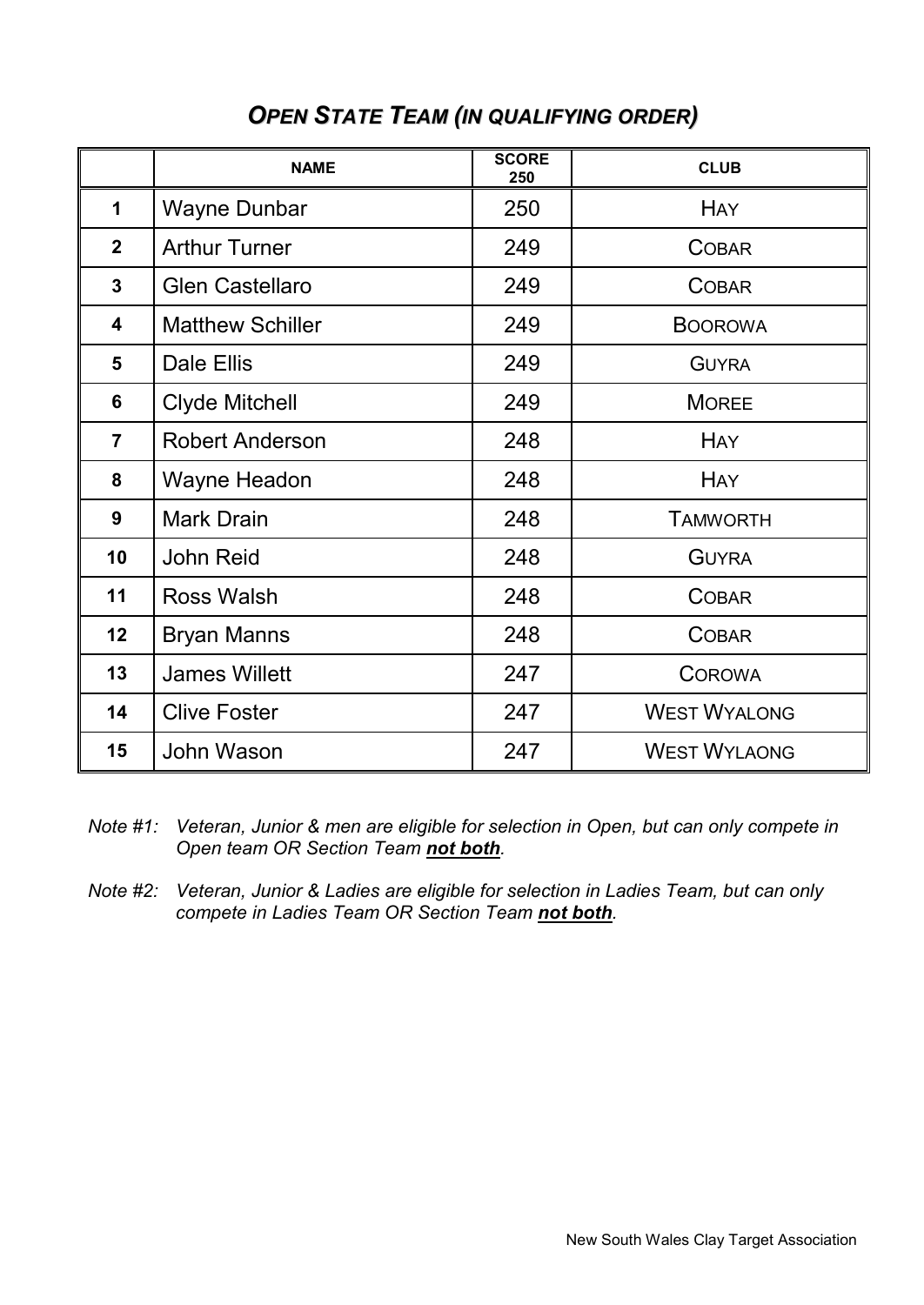# *STATE TEAM (IN QUALIFYING ORDER)*

| <b>JUNIOR</b><br>250    |                                            |     |                    |  |  |
|-------------------------|--------------------------------------------|-----|--------------------|--|--|
|                         | <b>NAME</b><br><b>SCORE</b><br><b>CLUB</b> |     |                    |  |  |
| 1                       | John Duryea                                | 246 | <b>HAY</b>         |  |  |
| $\mathbf{2}$            | <b>Carter Matthews</b>                     | 245 | <b>CECIL PARK</b>  |  |  |
| $\overline{3}$          | <b>Cooper Moooney</b>                      | 244 | <b>GOULBURN</b>    |  |  |
| $\overline{\mathbf{4}}$ | Jason Wilson                               | 244 | <b>COROWA</b>      |  |  |
| 5                       | <b>Sam Barnes</b>                          | 243 | <b>HAY</b>         |  |  |
| 6                       | <b>Andrew Evens</b>                        | 242 | <b>COLEAMBALLY</b> |  |  |

| <b>LADIES</b><br>250 |                                            |     |                   |  |  |  |
|----------------------|--------------------------------------------|-----|-------------------|--|--|--|
|                      | <b>SCORE</b><br><b>NAME</b><br><b>CLUB</b> |     |                   |  |  |  |
| 1                    | Samantha Peck                              | 243 | <b>CECIL PARK</b> |  |  |  |
| $\overline{2}$       | <b>Wendy Barton</b>                        | 242 | <b>TUMUT</b>      |  |  |  |
| $\overline{3}$       | <b>Emily Saul</b>                          | 241 | <b>KEMPSEY</b>    |  |  |  |
| 4                    | Diarne Doyle                               | 239 | <b>HAY</b>        |  |  |  |
| 5                    | Alex Heffernan - Power                     | 239 | <b>WAGGA</b>      |  |  |  |
| 6                    | <b>Cherie Hunter</b>                       | 238 | <b>TAMWORTH</b>   |  |  |  |

| <b>VETERANS</b><br>250 |                                            |     |                  |  |  |  |
|------------------------|--------------------------------------------|-----|------------------|--|--|--|
|                        | <b>SCORE</b><br><b>NAME</b><br><b>CLUB</b> |     |                  |  |  |  |
| 1                      | <b>Peter Fitzalan</b>                      | 248 | <b>DUBBO</b>     |  |  |  |
| $\mathbf{2}$           | <b>William Powell</b>                      | 245 | <b>HERMIDALE</b> |  |  |  |
| $\mathbf{3}$           | <b>Andrew Tselakis</b>                     | 244 | <b>SYDNEY</b>    |  |  |  |
| 4                      | <b>Geoff Kidd</b>                          | 243 | <b>WAGGA</b>     |  |  |  |
| $5\phantom{1}$         | Doug Thomas                                | 242 | <b>FINLEY</b>    |  |  |  |
| 6                      | <b>John Lisle</b>                          | 242 | <b>WALCHA</b>    |  |  |  |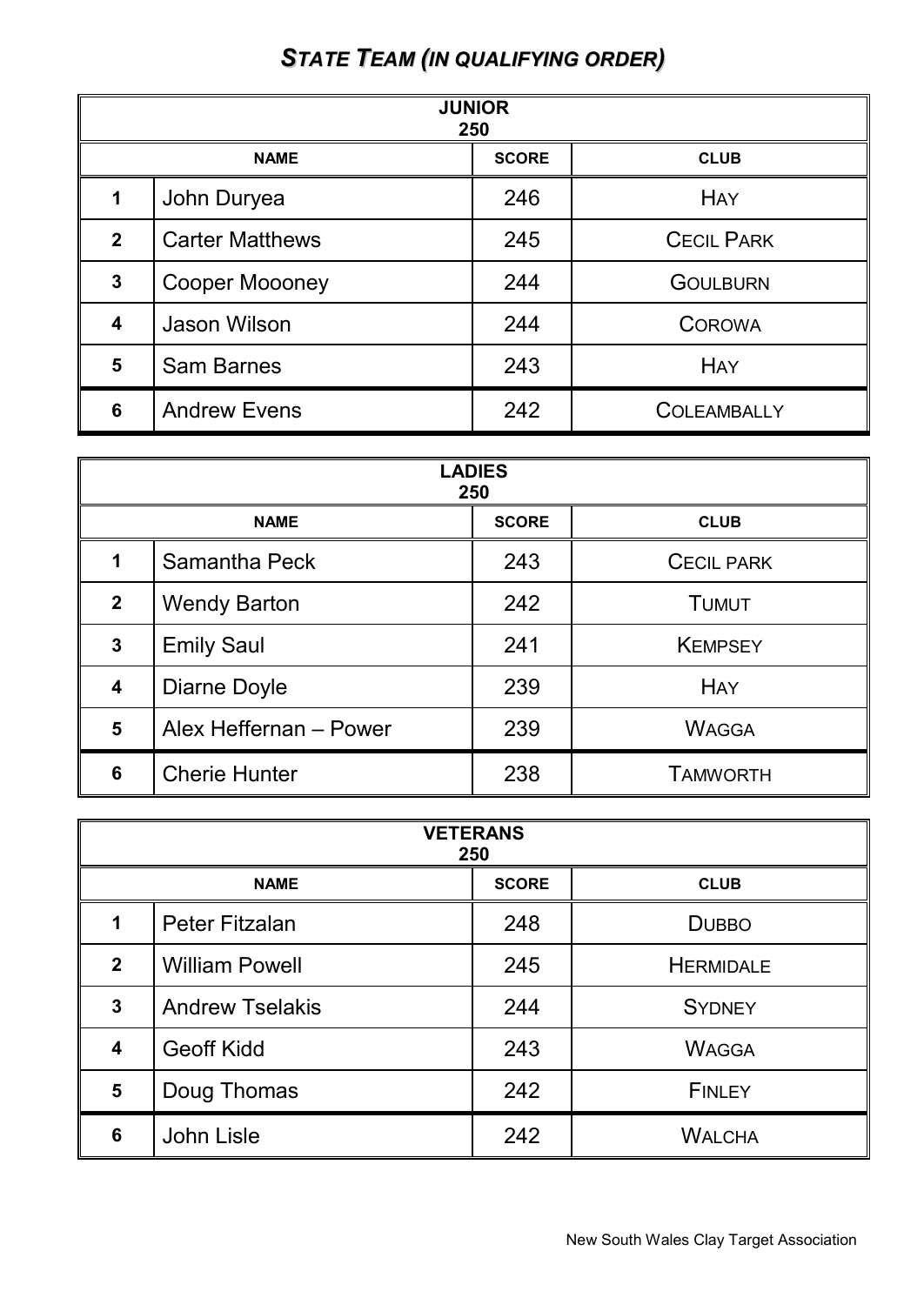# *MEDALS – TROPHIES - SASHES*

| <b>State Teams Competition</b>                                         | <b>Section</b>  | Award                                                   |
|------------------------------------------------------------------------|-----------------|---------------------------------------------------------|
| Open Team (15)                                                         | <b>OPEN</b>     | NSW Team Badge & Pocket                                 |
| Ladies Team (6)                                                        | <b>LADIES</b>   | NSW Team Badge & Pocket                                 |
| Veterans Team (6)                                                      | <b>VETERANS</b> | NSW Team Badge & Pocket                                 |
| Junior Team (6)                                                        | <b>JUNIOR</b>   | NSW Team Badge & Pocket                                 |
| Team High Gun                                                          | <b>JUNIOR</b>   | <b>NSW State Red Sash</b>                               |
| Team High Gun                                                          | <b>LADIES</b>   | <b>NSW State Red Sash</b>                               |
| Team High Gun                                                          | <b>VETERANS</b> | <b>NSW State Red Sash</b>                               |
| <b>State Champion</b><br>(Highest qualifier into State<br>Teams Event) | <b>OPEN</b>     | <b>Silver NSWCTA Badge</b><br><b>NSW State Red Sash</b> |
| Team High Gun<br>(Highest score in State<br>Teams Event)               | <b>OPEN</b>     | <b>Silver NSWCTA Badge</b>                              |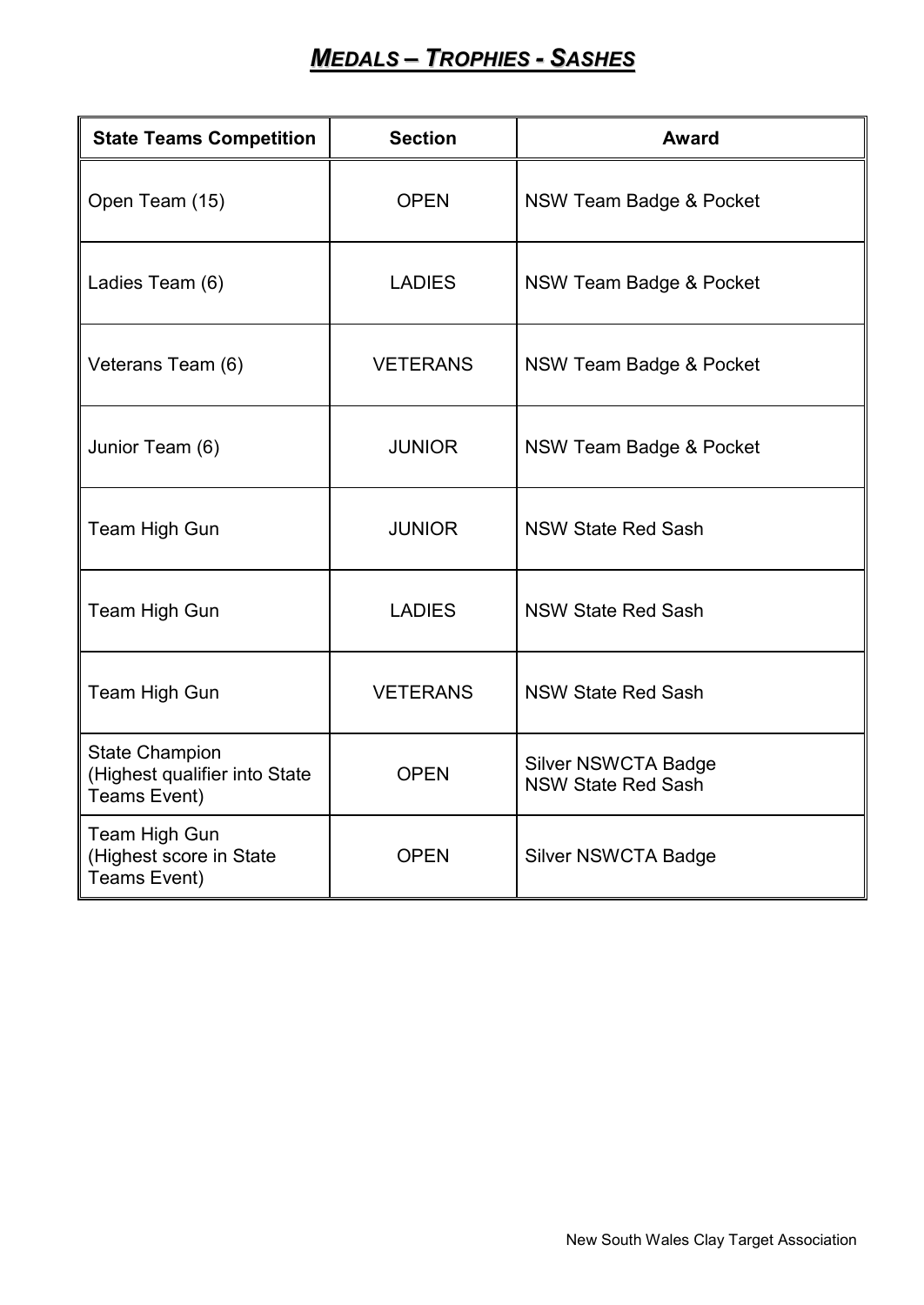### *TEAM GUN AWARDS*

### *JUNIORS TEAM HIGH GUN*

| <b>NAME</b>   | <b>CLUB</b>     | <b>SCORE</b> |
|---------------|-----------------|--------------|
| Cooper Mooney | <b>GOULBURN</b> | 319/325      |

### *LADIES TEAM HIGH GUN*

| <b>NAME</b>         | <b>CLUB</b> | <b>SCORE</b> |
|---------------------|-------------|--------------|
| <b>Wendy Barton</b> | Тимит       | 316/325      |

### *VETERANS HIGH GUN*

| <b>NAME</b>           | <b>CLUB</b>  | <b>SCORE</b> |
|-----------------------|--------------|--------------|
| <b>Peter Fitzalan</b> | <b>DUBBO</b> | 323/325      |

#### *TEAM HIGH GUN*

| <b>NAME</b>          | <b>CLUB</b>  | <b>SCORE</b> |
|----------------------|--------------|--------------|
| <b>Arthur Turner</b> | <b>COBAR</b> | 399/400      |

### *STATE CHAMPION*

| <b>NAME</b>  | <b>CLUB</b> | <b>SCORE</b> |
|--------------|-------------|--------------|
| Wayne Dunbar | HAY         | 250/250      |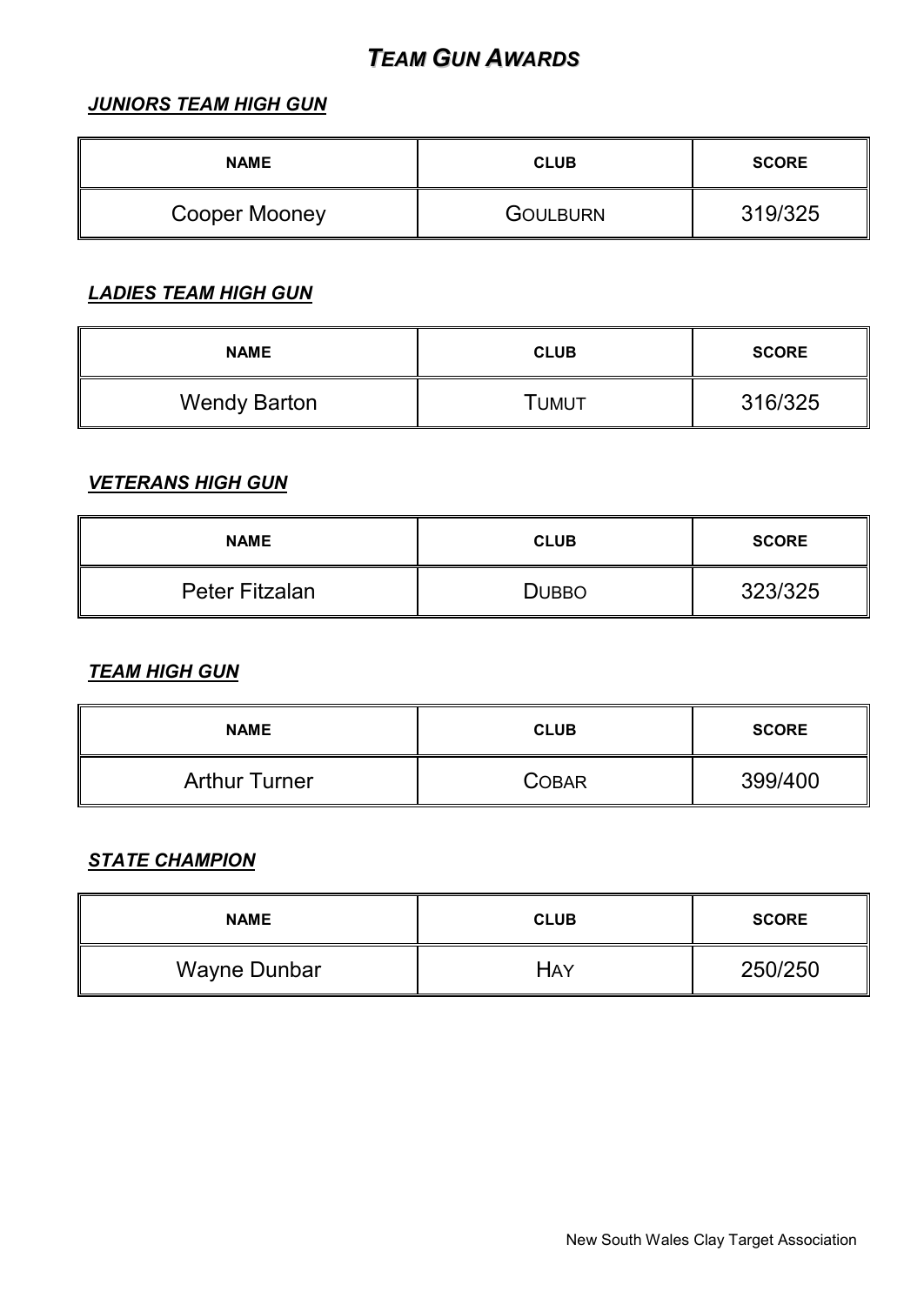### *NSWCTA SHOULDER TO SHOULDER TEAMS*

**Selected from Qualifiers (D/B, S/B and Points) and StateTeam Scores**

### *OPEN*

|                         | <b>NAME</b>             | <b>CLUB</b>    | <b>SCORE</b><br>400 |
|-------------------------|-------------------------|----------------|---------------------|
| 1                       | <b>Arthur Turner</b>    | <b>COBAR</b>   | 399                 |
| $\overline{2}$          | <b>Wayne Dunbar</b>     | <b>HAY</b>     | 399                 |
| $\mathbf{3}$            | <b>Glen Castellaro</b>  | <b>COBAR</b>   | 398                 |
| $\overline{\mathbf{4}}$ | <b>Matthew Schiller</b> | <b>BOOROWA</b> | 398                 |
| $5\phantom{1}$          | <b>Bryan Manns</b>      | <b>COBAR</b>   | 397                 |
| <b>E1</b>               | <b>James Willett</b>    | <b>COROWA</b>  | 397                 |
| E2                      | <b>Clyde Mitchell</b>   | <b>MOREE</b>   | 397                 |
| E3                      | <b>Ross Walsh</b>       | <b>COBAR</b>   | 396                 |
| <b>E4</b>               | <b>John Reid</b>        | <b>GUYRA</b>   | 396                 |
| E <sub>5</sub>          |                         |                |                     |

### *JUNIOR*

|                | <b>NAME</b>            | <b>CLUB</b>        | <b>SCORE</b><br>325 |
|----------------|------------------------|--------------------|---------------------|
| 1              | <b>Carter Matthews</b> | <b>CECIL PARK</b>  | 320                 |
| $\overline{2}$ | <b>Cooper Mooney</b>   | <b>GOULBURN</b>    | 319                 |
| 3              | Jason Wilson           | <b>COROWA</b>      | 318                 |
| <b>E1</b>      | <b>Same Barnes</b>     | <b>HAY</b>         | 313                 |
| E2             | <b>Andrew Evens</b>    | <b>COLEAMBALLY</b> | 310                 |
| E <sub>3</sub> |                        |                    |                     |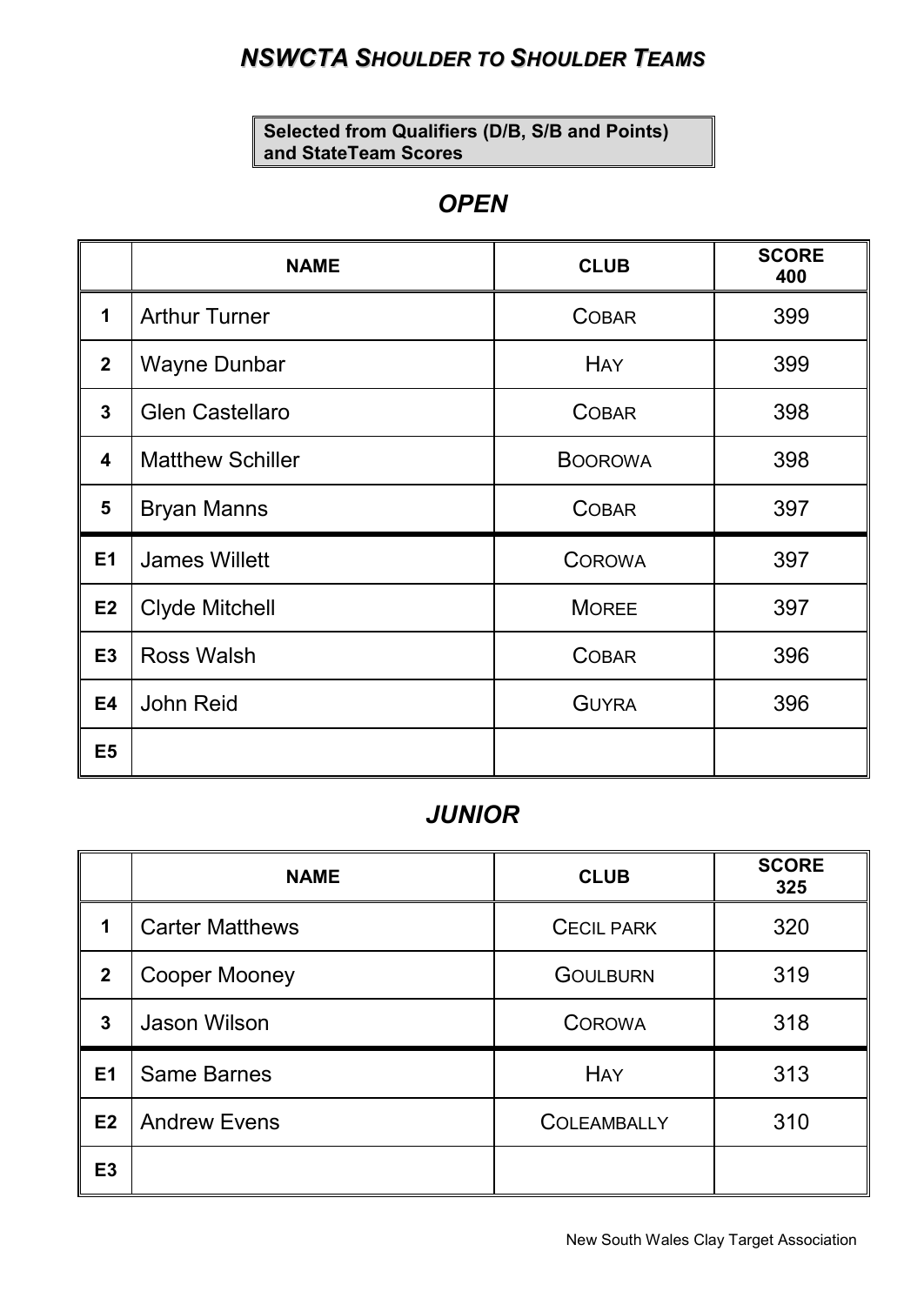# *VETERANS*

|                  | <b>NAME</b>            | <b>CLUB</b>      | <b>SCORE</b><br>325 |
|------------------|------------------------|------------------|---------------------|
| 1                | Peter Fitzalan         | <b>DUBBO</b>     | 323                 |
| $\boldsymbol{2}$ | <b>Andrew Tselakis</b> | <b>SYDNEY</b>    | 319                 |
| $\mathbf{3}$     | Doug Thomas            | <b>FINLEY</b>    | 317                 |
| E1               | <b>Geoff Kidd</b>      | <b>WAGGA</b>     | 316                 |
| E2               | <b>William Powell</b>  | <b>HERMIDALE</b> | 316                 |
| E3               | John Lisle             | <b>WALCHA</b>    | 314                 |

# *LADIES*

|              | <b>NAME</b>          | <b>CLUB</b>       | <b>SCORE</b><br>325 |
|--------------|----------------------|-------------------|---------------------|
| 1            | <b>Wendy Barton</b>  | <b>TUMUT</b>      | 316                 |
| $\mathbf{2}$ | <b>Sam Peck</b>      | <b>CECIL PARK</b> | 315                 |
| $\mathbf{3}$ | Diarne Doyle         | <b>HAY</b>        | 312                 |
| E1           | <b>Emily Saul</b>    | <b>KEMPSEY</b>    | 310                 |
| E2           | Alex Heffernan-Power | <b>WAGGA</b>      | 309                 |
| <b>E3</b>    | <b>Cherie Hunter</b> | <b>TAMWORTH</b>   | 307                 |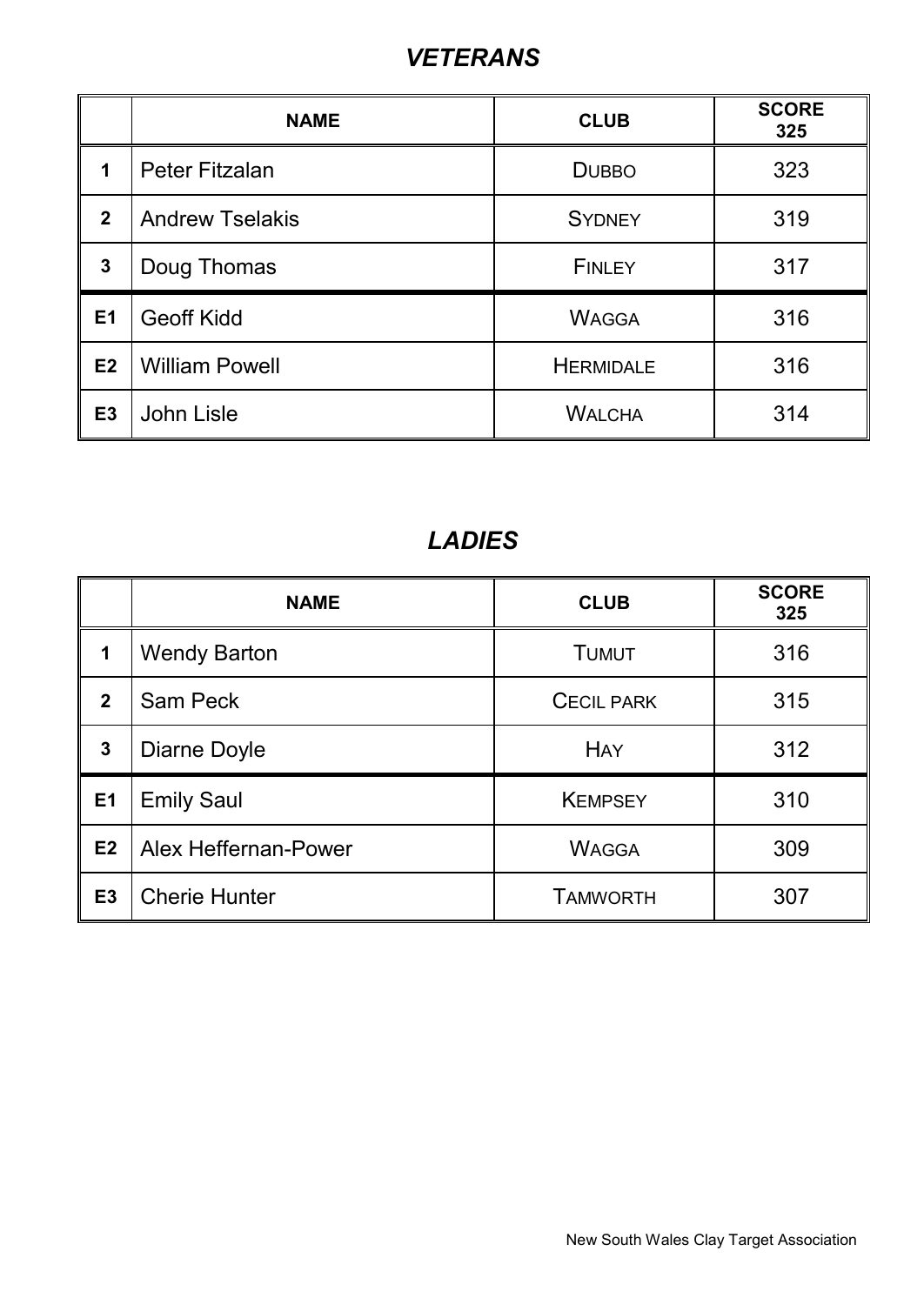### *HIGH GUN AWARDS*

### *AA GRADE HIGH GUN*

| <b>NAME</b>            | <b>CLUB</b> | <b>STATE</b> | <b>SCORE</b> |
|------------------------|-------------|--------------|--------------|
| <b>Glen Castellaro</b> | COBAR       | <b>NSW</b>   | 345          |

### *A GRADE HIGH GUN*

| <b>NAME</b>    | <b>CLUB</b> | <b>STATE</b> | <b>SCORE</b> |
|----------------|-------------|--------------|--------------|
| Jaymie Zechner | WERRIBEE    | VIC          | 340          |

# *B GRADE HIGH GUN*

| <b>NAME</b> | <b>CLUB</b>       | <b>STATE</b> | <b>SCORE</b> |
|-------------|-------------------|--------------|--------------|
| Darren Hill | <b>SHOALHAVEN</b> | <b>NSW</b>   | 330          |

#### *C GRADE HIGH GUN*

| <b>NAME</b>         | <b>CLUB</b>  | <b>STATE</b> | <b>SCORE</b> |
|---------------------|--------------|--------------|--------------|
| <b>Ted Hutcheon</b> | <b>WAGGA</b> | <b>NSW</b>   | 319          |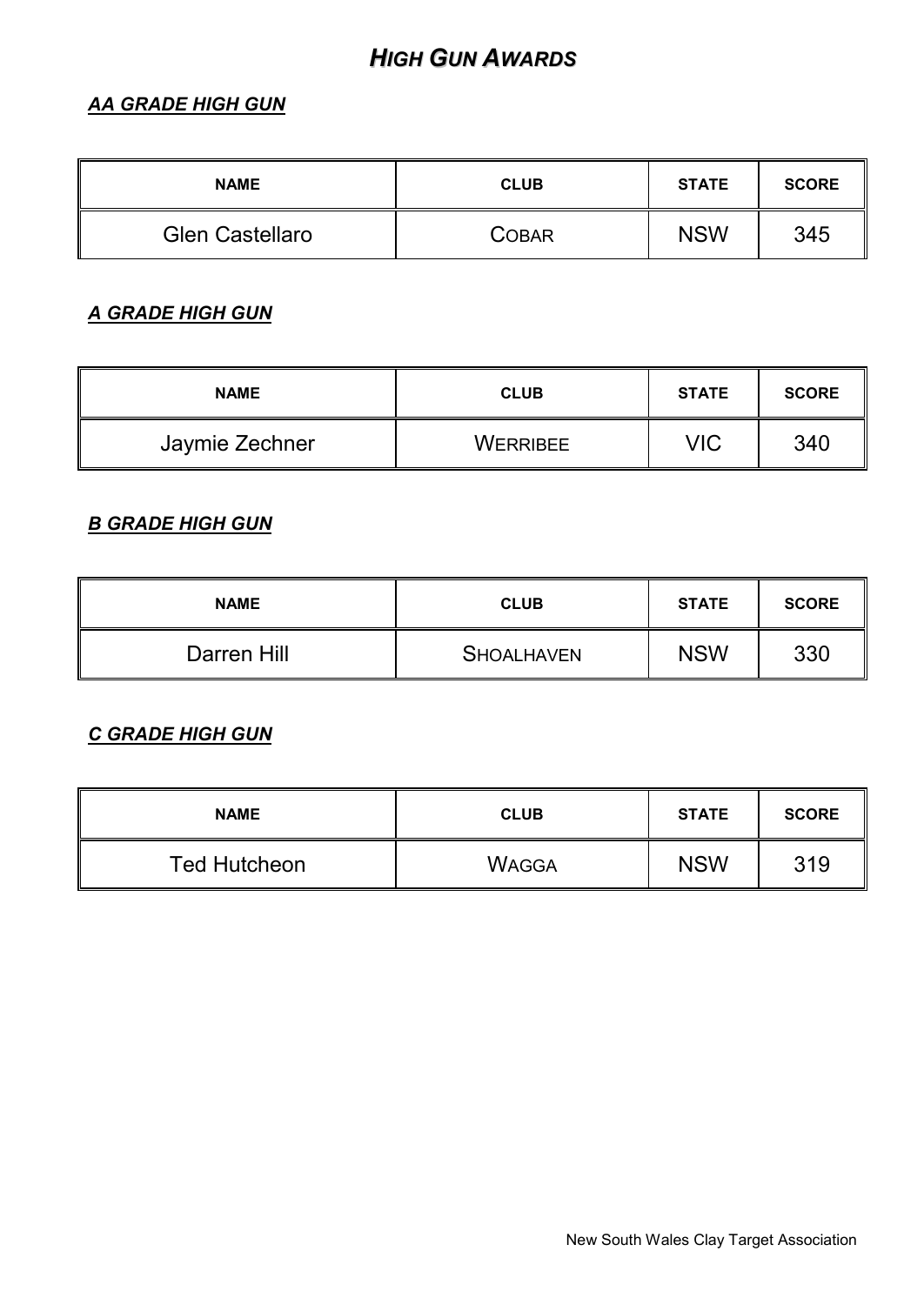#### *LADIES HIGH GUN*

#### - **NSWCTA RED SASH**

| <b>NAME</b>         | <b>CLUB</b> | <b>STATE</b> | <b>SCORE</b> |
|---------------------|-------------|--------------|--------------|
| <b>Wendy Barton</b> | Tumut       | <b>NSW</b>   | 343          |

#### **RECIPIENT:** To respond on behalf of all Women competitors

### *JUNIOR HIGH GUN*

#### - **NSWCTA RED SASH**

| <b>NAME</b> | <b>CLUB</b> | <b>STATE</b> | <b>SCORE</b> |
|-------------|-------------|--------------|--------------|
| John Duryea | HAY         | <b>NSW</b>   | 356          |

#### **RECIPIENT:** To respond on behalf of all Junior competitors

#### *VETERANS HIGH GUN*

#### - **NSWCTA RED SASH**

| <b>NAME</b> | <b>CLUB</b>  | <b>STATE</b> | <b>SCORE</b> |
|-------------|--------------|--------------|--------------|
| John King   | <b>EUROA</b> | <b>VIC</b>   | 145          |

#### **RECIPIENT:** To respond on behalf of all Veteran competitors